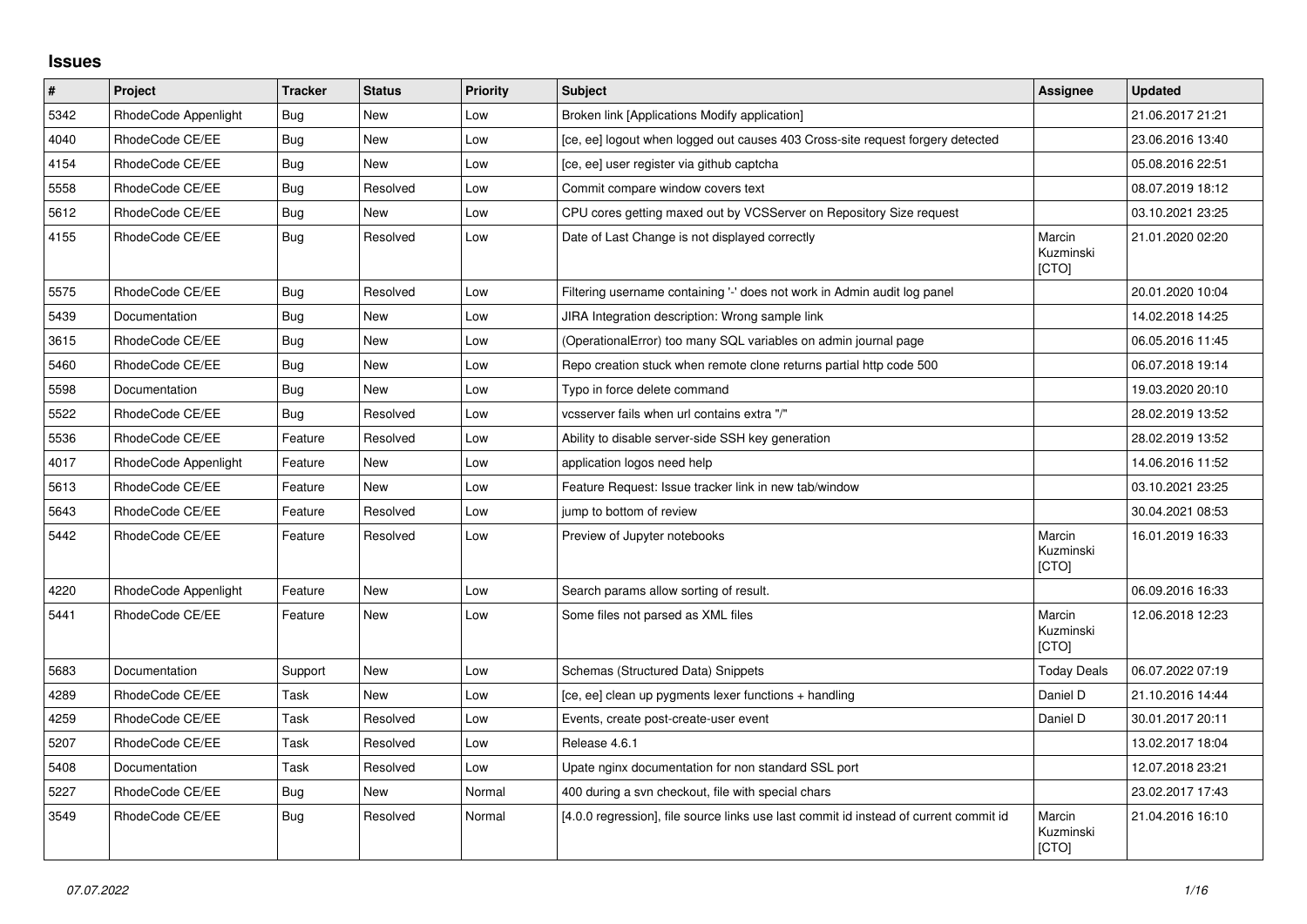| #    | Project              | <b>Tracker</b> | <b>Status</b> | <b>Priority</b> | <b>Subject</b>                                                                                                                                                                       | <b>Assignee</b>              | <b>Updated</b>   |
|------|----------------------|----------------|---------------|-----------------|--------------------------------------------------------------------------------------------------------------------------------------------------------------------------------------|------------------------------|------------------|
| 4274 | RhodeCode CE/EE      | Bug            | Resolved      | Normal          | 500 error when push big objects                                                                                                                                                      |                              | 13.02.2017 19:53 |
| 5550 | RhodeCode CE/EE      | <b>Bug</b>     | <b>New</b>    | Normal          | 500 Internal Server Error   The server has either erred or is incapable of performing<br>the requested operation.                                                                    |                              | 18.04.2019 17:12 |
| 5218 | RhodeCode CE/EE      | Bug            | <b>New</b>    | Normal          | 500 when forking repository, when using special chars in password.                                                                                                                   |                              | 19.02.2017 21:46 |
| 4250 | RhodeCode CE/EE      | <b>Bug</b>     | Resolved      | Normal          | Adding a reviewer into existing PR doesn't set a reason.                                                                                                                             | Marcin<br>Kuzminski<br>[CTO] | 07.10.2016 20:05 |
| 5405 | RhodeCode CE/EE      | Bug            | <b>New</b>    | Normal          | Add repository from UI leads to HTTP/404                                                                                                                                             |                              | 28.11.2017 11:39 |
| 3987 | RhodeCode Appenlight | Bug            | New           | Normal          | adjust footer so it's consistent with the website footer                                                                                                                             |                              | 15.06.2016 10:20 |
| 4278 | RhodeCode CE/EE      | Bug            | Resolved      | Normal          | [admin] Clicking the save button in admin -> settings -> issue tracker leads to<br>exception if no patterns entered.                                                                 | Daniel D                     | 18.10.2016 13:38 |
| 5410 | RhodeCode CE/EE      | <b>Bug</b>     | <b>New</b>    | Normal          | After converting to CE, we get the following error when trying to view some repos in<br>the UI: "UnicodeDecodeError: 'ascii' codec can't decode byte" (full error in<br>Description) |                              | 25.01.2018 20:45 |
| 5556 | RhodeCode CE/EE      | Bug            | <b>New</b>    | Normal          | After upgrade RhodeCode Enterprise, pull request via API adds repo owner as<br>default reviewer                                                                                      |                              | 01.01.2020 13:09 |
| 3334 | RhodeCode CE/EE      | Bug            | <b>New</b>    | Normal          | Attempt to edit .coveragerc through the online file editor                                                                                                                           |                              | 17.03.2016 13:49 |
| 5587 | RhodeCode CE/EE      | Bug            | Resolved      | Normal          | Broken metatags in 4.18.1                                                                                                                                                            | <b>Marcin Lulek</b>          | 29.01.2020 11:46 |
| 4271 | RhodeCode CE/EE      | Bug            | Resolved      | Normal          | Browsing new repository groups via SVN issue                                                                                                                                         | Martin<br>Bornhold           | 19.10.2016 11:11 |
| 5605 | RhodeCode CE/EE      | <b>Bug</b>     | Resolved      | Normal          | Cannot set subversion compatibility to 1.10                                                                                                                                          |                              | 30.03.2020 17:27 |
| 4091 | RhodeCode CE/EE      | Bug            | Resolved      | Normal          | [ce, ee] Redmine integration blocks for 30 seconds if redmine server not available                                                                                                   | Daniel D                     | 15.07.2016 12:26 |
| 4092 | RhodeCode CE/EE      | Bug            | Feedback      | Normal          | [ce, ee] Redmine/JIRA integrations - smart commits                                                                                                                                   | Daniel D                     | 21.07.2016 12:59 |
| 4110 | RhodeCode CE/EE      | Bug            | In Progress   | Normal          | [ce, ee] repos can be named _admin, _static                                                                                                                                          | Daniel D                     | 20.07.2016 19:51 |
| 4121 | RhodeCode CE/EE      | Bug            | Resolved      | Normal          | [ce, ee] server announcement has extra margin                                                                                                                                        | Lisa Quatmann                | 26.09.2016 14:00 |
| 4208 | RhodeCode CE/EE      | Bug            | New           | Normal          | [ce, ee] test errors get hidden by error page                                                                                                                                        | Daniel D                     | 14.09.2016 12:00 |
| 3950 | RhodeCode CE/EE      | Bug            | Resolved      | Normal          | [ce, ee] trying to merge pr against a deleted branch/bookmark breaks the pr page                                                                                                     | Martin<br>Bornhold           | 27.10.2016 16:12 |
| 4256 | RhodeCode CE/EE      | <b>Bug</b>     | <b>New</b>    | Normal          | [ce, ee, ux] Source code highlight colors conflict with red/green inserted/deleted<br>blocks                                                                                         | Daniel D                     | 03.10.2016 05:00 |
| 3963 | RhodeCode CE/EE      | <b>Bug</b>     | <b>New</b>    | Normal          | [ce] Getting a newly added repo via remap/rescan via api gives no data                                                                                                               |                              | 27.05.2016 05:02 |
| 3956 | RhodeCode CE/EE      | Bug            | New           | Normal          | [ce] - svn commit with all 'None' properties (author, message, etc.)                                                                                                                 |                              | 23.05.2016 17:22 |
| 3971 | RhodeCode CE/EE      | Bug            | Resolved      | Normal          | [ce, vcs] Merge requests/Pull requests failing due to rebase problem                                                                                                                 | Johannes<br>Bornhold         | 19.07.2016 15:54 |
| 5490 | RhodeCode CE/EE      | Bug            | Resolved      | Normal          | Changes to repo group permissions via API are not audit logged                                                                                                                       |                              | 28.02.2019 13:52 |
| 5461 | RhodeCode CE/EE      | <b>Bug</b>     | Resolved      | Normal          | Changes to user group permissions via API are not audit logged                                                                                                                       |                              | 30.08.2018 09:47 |
| 5482 | RhodeCode CE/EE      | <b>Bug</b>     | Resolved      | Normal          | Changing a repo's 'Remote pull uri' in its Settings fails with 'No repo type specified'                                                                                              |                              | 31.10.2018 08:37 |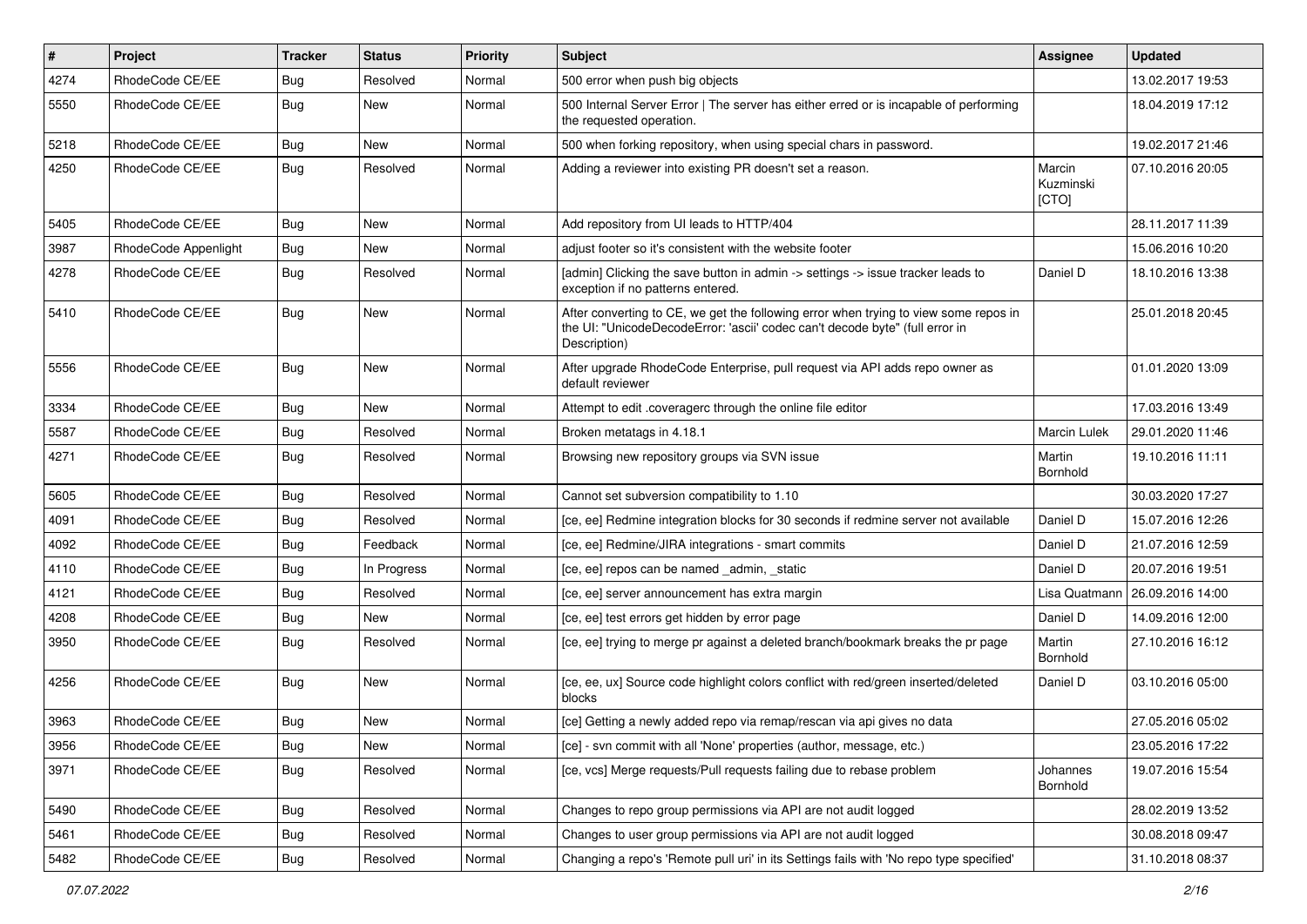| $\vert$ # | Project              | <b>Tracker</b> | <b>Status</b> | Priority | <b>Subject</b>                                                                            | <b>Assignee</b>              | <b>Updated</b>   |
|-----------|----------------------|----------------|---------------|----------|-------------------------------------------------------------------------------------------|------------------------------|------------------|
| 1404      | RhodeCode CE/EE      | Bug            | Resolved      | Normal   | clone of really huge git repo (4gb) causes pyro to explode                                |                              | 07.02.2017 14:52 |
| 5654      | RhodeCode CE/EE      | Bug            | <b>New</b>    | Normal   | Comment formatting broken when containing @ in a code block                               |                              | 24.02.2021 12:10 |
| 5371      | RhodeCode CE/EE      | Bug            | New           | Normal   | Comment times in Pull Requests are off by 1 day                                           |                              | 10.04.2018 15:11 |
| 5557      | RhodeCode CE/EE      | Bug            | Resolved      | Normal   | Consider removing slashes from the RSS feed names                                         |                              | 31.10.2019 19:54 |
| 5462      | RhodeCode CE/EE      | <b>Bug</b>     | <b>New</b>    | Normal   | create_repo api fails with celery enabled                                                 |                              | 10.07.2018 17:49 |
| 5623      | RhodeCode CE/EE      | Bug            | Resolved      | Normal   | Credentials for remote repository URL leaking in Repository Header                        |                              | 22.07.2020 00:47 |
| 5594      | RhodeCode CE/EE      | Bug            | Resolved      | Normal   | Credentials in Repository Settings for Pull requests are exposed                          |                              | 28.05.2020 20:25 |
| 5679      | RhodeCode CE/EE      | Bug            | <b>New</b>    | Normal   | Data directory continues to grow until it fills disk partition                            |                              | 25.04.2022 11:42 |
| 5629      | RhodeCode CE/EE      | Bug            | New           | Normal   | Diff truncated on small files                                                             |                              | 21.07.2020 08:58 |
| 4675      | RhodeCode CE/EE      | Bug            | Resolved      | Normal   | Disk free inodes are displayed incorrectly                                                |                              | 13.12.2016 22:41 |
| 4224      | RhodeCode CE/EE      | Bug            | Resolved      | Normal   | [docs] update docs re: removing old instances when switching editions                     | Lisa Quatmann                | 11.10.2016 15:36 |
| 5153      | Documentation        | Bug            | Resolved      | Normal   | Documentation: /tmp permissions                                                           |                              | 04.01.2017 13:02 |
| 3382      | RhodeCode CE/EE      | Bug            | <b>New</b>    | Normal   | download superrepo with subrepos                                                          |                              | 25.03.2016 01:30 |
| 3351      | RhodeCode CE/EE      | Bug            | New           | Normal   | Duplicate IP whitelist entry shows error flash                                            |                              | 21.03.2016 15:54 |
| 3994      | RhodeCode Appenlight | Bug            | New           | Normal   | during setup, user is given option to make admin account even if one does not exist       |                              | 08.06.2016 12:44 |
| 4296      | RhodeCode CE/EE      | Bug            | Resolved      | Normal   | [ee] Can not create pull requests with reviewers.                                         | Daniel D                     | 07.11.2016 21:17 |
| 5381      | RhodeCode CE/EE      | Bug            | Resolved      | Normal   | Email integration changeset links invalid                                                 |                              | 06.09.2017 12:29 |
| 5530      | RhodeCode CE/EE      | <b>Bug</b>     | Resolved      | Normal   | Email integration has incorrect url                                                       |                              | 09.02.2019 10:33 |
| 5304      | RhodeCode CE/EE      | Bug            | Resolved      | Normal   | Email template not correct                                                                |                              | 31.10.2018 08:36 |
| 4036      | RhodeCode CE/EE      | Bug            | Resolved      | Normal   | encrypted clone_uri can throw unicodeerror after key change                               | Marcin<br>Kuzminski<br>[CTO] | 27.06.2016 19:38 |
| 4266      | RhodeCode CE/EE      | Bug            | Resolved      | Normal   | Error 500 on integrations page after setting up Webhook                                   |                              | 17.10.2016 15:35 |
| 5656      | RhodeCode CE/EE      | Bug            | Resolved      | Normal   | Error for branch permission page                                                          |                              | 30.04.2021 08:53 |
| 5657      | RhodeCode CE/EE      | Bug            | <b>New</b>    | Normal   | Error in maintenance page                                                                 |                              | 30.03.2021 15:09 |
| 5376      | RhodeCode CE/EE      | Bug            | Resolved      | Normal   | error: pretxnchangegroup.acl hook failed: acl: user "" denied on branch "default"         |                              | 16.08.2017 19:45 |
| 5444      | RhodeCode CE/EE      | Bug            | Resolved      | Normal   | Error while creating a pull request on a Mercurial repository                             |                              | 17.04.2018 22:29 |
| 3989      | RhodeCode Appenlight | Bug            | Resolved      | Normal   | even up report spacing                                                                    |                              | 21.06.2016 18:55 |
| 5553      | RhodeCode CE/EE      | Bug            | New           | Normal   | Exceptions Tracker - Exception ID: 140095575901360 after upgrade to the lastes<br>version | Thierry<br>Wynsdau           | 10.07.2019 10:33 |
| 4035      | RhodeCode CE/EE      | Bug            | In Progress   | Normal   | failed to create whoosh index                                                             | Marcin<br>Kuzminski<br>[CTO] | 06.07.2016 00:04 |
| 5625      | Documentation        | Bug            | New           | Normal   | Feedback on RhodeCode Full-text search docs                                               |                              | 02.07.2020 19:22 |
| 5610      | RhodeCode CE/EE      | <b>Bug</b>     | Resolved      | Normal   | Files navigation looses the at= <name> marker</name>                                      | Daniel D                     | 03.10.2021 23:23 |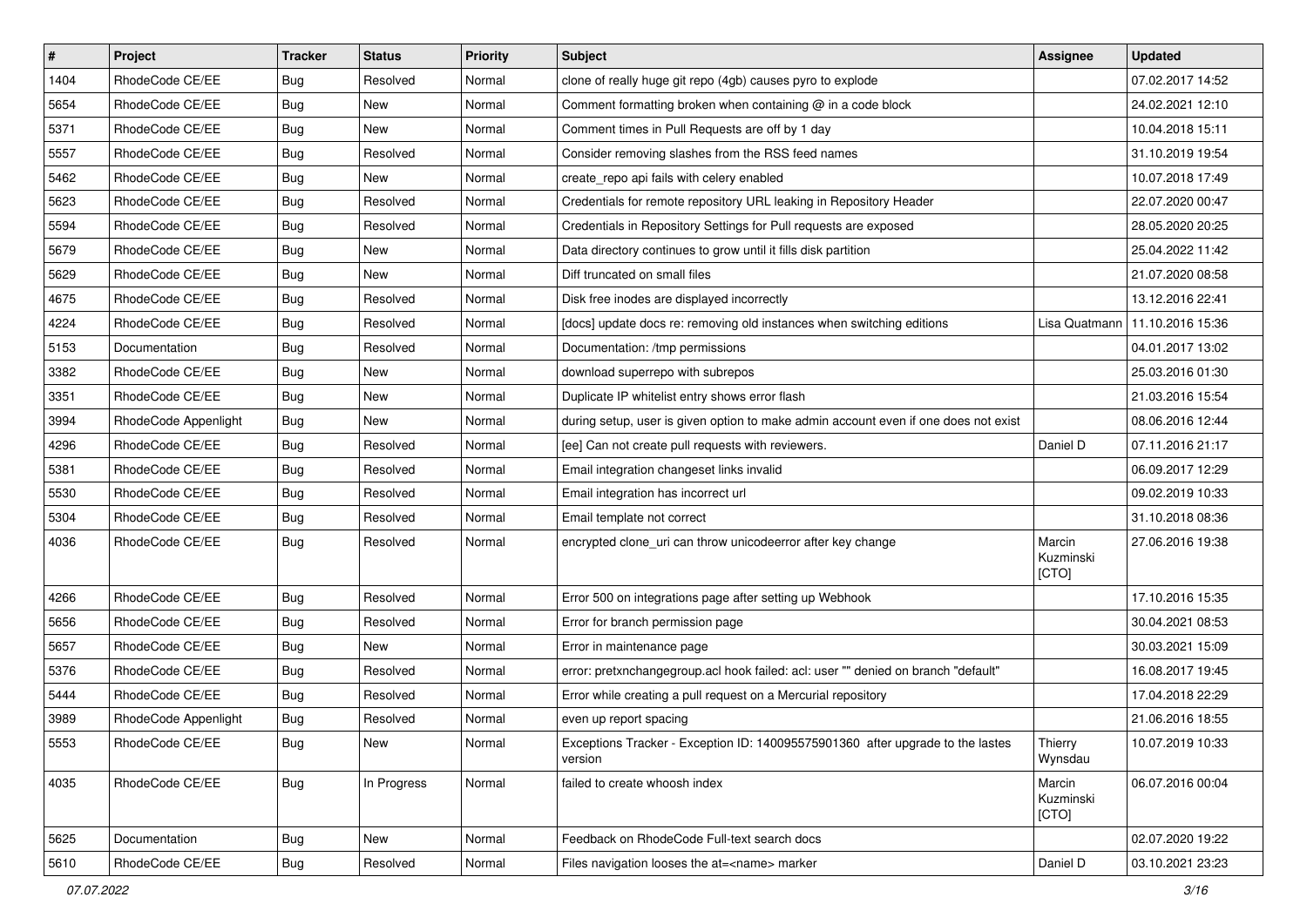| $\vert$ # | Project           | <b>Tracker</b> | <b>Status</b> | Priority | Subject                                                                                                            | <b>Assignee</b>              | <b>Updated</b>                   |
|-----------|-------------------|----------------|---------------|----------|--------------------------------------------------------------------------------------------------------------------|------------------------------|----------------------------------|
| 4109      | RhodeCode CE/EE   | Bug            | New           | Normal   | [files] The "switch to commit" widget is broken after using browser back button                                    |                              | 17.04.2018 21:50                 |
| 5213      | RhodeCode CE/EE   | Bug            | Resolved      | Normal   | Fixing Apache Proxy timeout issues                                                                                 |                              | 14.02.2017 09:44                 |
| 4254      | RhodeCode CE/EE   | Bug            | Resolved      | Normal   | [frontend] 500 Internal Server Error with i18n-ed pages                                                            | Lisa Quatmann                | 30.09.2016 14:38                 |
| 3488      | RhodeCode CE/EE   | Bug            | Resolved      | Normal   | [frontend, styling] update icon font                                                                               |                              | Lisa Quatmann   04.10.2016 13:27 |
| 4277      | RhodeCode CE/EE   | Bug            | Resolved      | Normal   | [frontend] System info page does not work correctly in safari.                                                     | Martin<br>Bornhold           | 04.11.2016 12:08                 |
| 5662      | RhodeCode CE/EE   | Bug            | <b>New</b>    | Normal   | Full text search not working due to crash in whoosh                                                                |                              | 07.06.2022 08:31                 |
| 5257      | RhodeCode CE/EE   | Bug            | <b>New</b>    | Normal   | Git repository with big binary file provokes error and strange behavior/memory leak<br>of RH.                      | Marcin<br>Kuzminski<br>[CTO] | 23.03.2017 22:02                 |
| 5500      | RhodeCode CE/EE   | Bug            | New           | Normal   | How to enable/set "RC_SKIP_HOOKS" to disable svn hooks?                                                            |                              | 02.10.2018 07:45                 |
| 5627      | Documentation     | Bug            | New           | Normal   | Immediate re-run of rhodecode-index throws warnings on some repos (and suggests<br>rebuild from scratch)           |                              | 02.07.2020 19:41                 |
| 5535      | RhodeCode Control | Bug            | New           | Normal   | improper rollback on upgrade failure                                                                               |                              | 09.02.2019 21:12                 |
| 5630      | RhodeCode CE/EE   | <b>Bug</b>     | <b>New</b>    | Normal   | Inline comments do not follow the line of code                                                                     |                              | 21.07.2020 11:25                 |
| 5248      | Documentation     | Bug            | <b>New</b>    | Normal   | Installation of rhodecode-tools                                                                                    |                              | 16.03.2017 16:35                 |
| 5406      | RhodeCode CE/EE   | <b>Bug</b>     | New           | Normal   | <b>Installer Fails</b>                                                                                             |                              | 01.12.2017 11:52                 |
| 4285      | RhodeCode CE/EE   | Bug            | <b>New</b>    | Normal   | Intermittent error while trying to create or fork a repository                                                     |                              | 17.10.2016 22:42                 |
| 5457      | RhodeCode CE/EE   | Bug            | Resolved      | Normal   | Internal server error on full-text search settings page with Elasticsearch                                         |                              | 16.04.2018 09:08                 |
| 5538      | RhodeCode CE/EE   | <b>Bug</b>     | New           | Normal   | internal server error (UnicodeDecodeError) during rhodecode-index request                                          |                              | 20.02.2019 14:43                 |
| 4306      | RhodeCode CE/EE   | <b>Bug</b>     | Resolved      | Normal   | Issue to push file with character # on a SVN                                                                       |                              | 03.04.2017 16:44                 |
| 5379      | RhodeCode CE/EE   | Bug            | Resolved      | Normal   | Journal RSS feed errors                                                                                            |                              | 01.09.2017 16:40                 |
| 5579      | RhodeCode CE/EE   | Bug            | Resolved      | Normal   | JS bug when a commit message can be parsed as a number                                                             | Daniel D                     | 20.01.2020 10:04                 |
| 5297      | RhodeCode CE/EE   | Bug            | Resolved      | Normal   | Locale fails on a SuSE system                                                                                      |                              | 31.10.2018 08:36                 |
| 5682      | RhodeCode CE/EE   | <b>Bug</b>     | New           | Normal   | Login Page stuck until page is refreshed                                                                           |                              | 30.06.2022 20:31                 |
| 5555      | RhodeCode CE/EE   | Bug            | Resolved      | Normal   | Making Repository Public does not update the Default User Permissions                                              |                              | 28.05.2020 20:26                 |
| 5507      | RhodeCode CE/EE   | Bug            | Resolved      | Normal   | Markdown rendering needs improvement                                                                               |                              | 15.08.2019 15:40                 |
| 5551      | Documentation     | Bug            | New           | Normal   | Mention LargeFile and LFS in the Backup page                                                                       |                              | 21.04.2019 20:58                 |
| 5669      | RhodeCode CE/EE   | Bug            | Resolved      | Normal   | Mercurial commit messages doesn't show cyrillic symbols                                                            |                              | 01.10.2021 10:39                 |
| 5545      | RhodeCode CE/EE   | <b>Bug</b>     | New           | Normal   | Merge commit to contain the username/reponame of the origin                                                        |                              | 28.02.2019 13:46                 |
| 5632      | RhodeCode CE/EE   | <b>Bug</b>     | New           | Normal   | Missing Parent Folder for Personal Repo lacks proper handling                                                      |                              | 03.08.2020 07:56                 |
| 5633      | RhodeCode CE/EE   | Bug            | Resolved      | Normal   | Moderately large pull requests fail because inefficient use of reviewer_data_json<br>column in pull_requests table |                              | 12.10.2020 23:13                 |
| 5655      | RhodeCode CE/EE   | Bug            | Resolved      | Normal   | New public gist's id is always auto generated                                                                      |                              | 01.07.2021 12:06                 |
| 2264      | RhodeCode CE/EE   | Bug            | Resolved      | Normal   | New user password change doesn't actually require a password change.                                               |                              | 12.08.2016 16:01                 |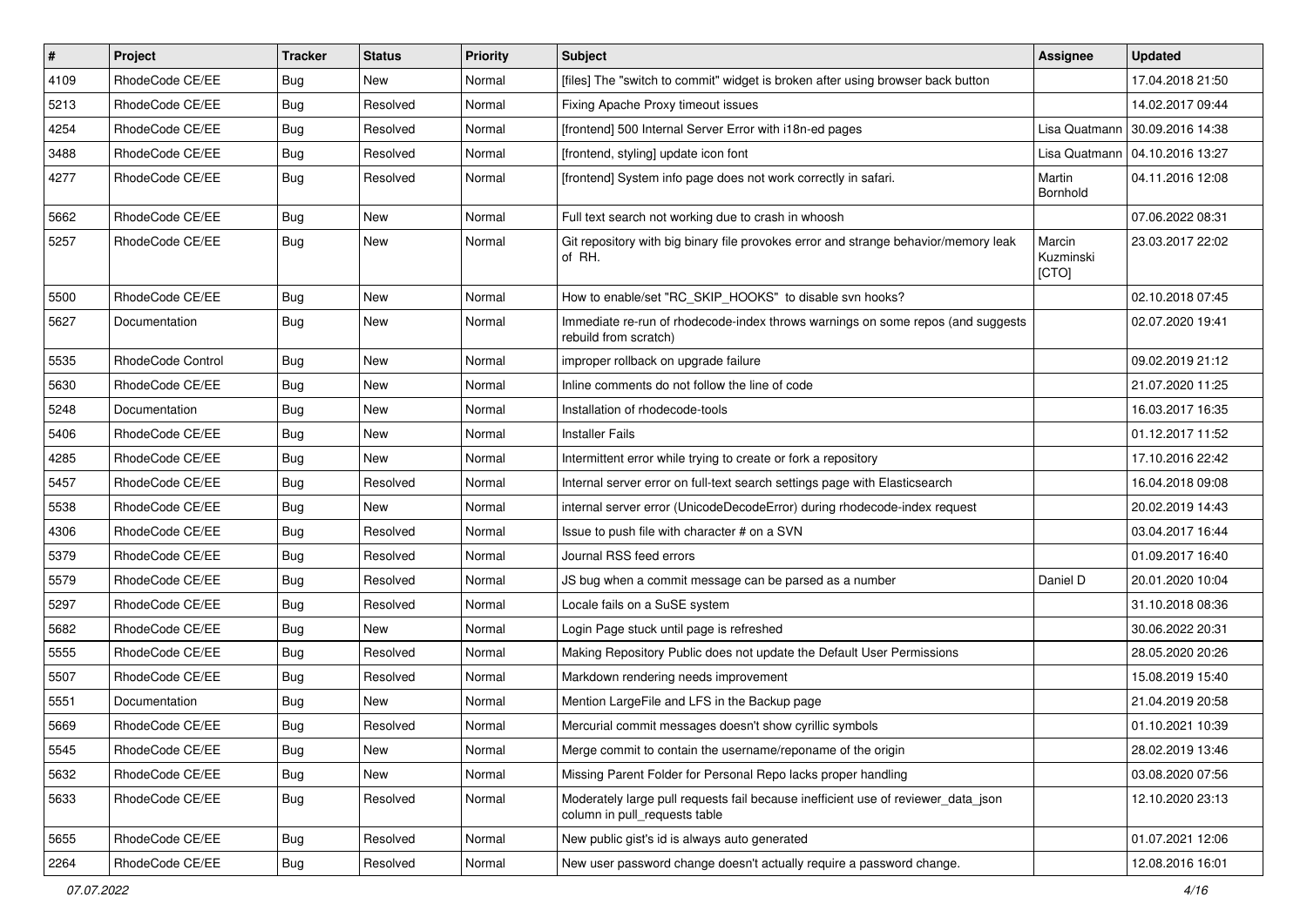| $\vert$ # | Project              | <b>Tracker</b> | <b>Status</b> | <b>Priority</b> | <b>Subject</b>                                                                                                                       | <b>Assignee</b>              | <b>Updated</b>   |
|-----------|----------------------|----------------|---------------|-----------------|--------------------------------------------------------------------------------------------------------------------------------------|------------------------------|------------------|
| 5164      | RhodeCode CE/EE      | Bug            | Resolved      | Normal          | non-web calls are leaking session objects                                                                                            |                              | 13.01.2017 01:30 |
| 5505      | RhodeCode CE/EE      | Bug            | Resolved      | Normal          | Notification emails from RhodeCode is garbled in Outlook 2016 web client                                                             |                              | 07.12.2018 09:49 |
| 3483      | RhodeCode CE/EE      | Bug            | New           | Normal          | oauth: disable 3rd party registration if RhodeCode registration is disabled                                                          | Marcin<br>Kuzminski<br>[CTO] | 13.04.2016 12:13 |
| 3923      | RhodeCode CE/EE      | Bug            | <b>New</b>    | Normal          | odd exception on running internal-code                                                                                               |                              | 09.08.2016 10:54 |
| 5337      | RhodeCode CE/EE      | Bug            | Resolved      | Normal          | Possible memory leak after few Git Pull Requests                                                                                     |                              | 08.08.2017 13:08 |
| 3250      | RhodeCode CE/EE      | Bug            | <b>New</b>    | Normal          | Posting a comment message is very slow !                                                                                             |                              | 17.03.2016 12:57 |
| 5347      | Documentation        | <b>Bug</b>     | New           | Normal          | Post Install steps should include Apache or Nginx setup.                                                                             |                              | 06.07.2017 10:23 |
| 5515      | RhodeCode CE/EE      | Bug            | Resolved      | Normal          | PR default reviewer is incorrect                                                                                                     |                              | 28.02.2019 13:52 |
| 5561      | RhodeCode CE/EE      | Bug            | Resolved      | Normal          | PR diff doesn't update when target changes                                                                                           |                              | 21.05.2020 11:53 |
| 5644      | RhodeCode CE/EE      | Bug            | <b>New</b>    | Normal          | PR inks to comments not working if files are collapsed                                                                               |                              | 02.12.2020 10:42 |
| 5628      | Documentation        | Bug            | <b>New</b>    | Normal          | Problems with SSH Connection docs                                                                                                    |                              | 06.05.2022 21:14 |
| 5521      | RhodeCode CE/EE      | Bug            | Resolved      | Normal          | Proxing SVN http requests does not work when using prefix for rhodecode.                                                             |                              | 28.02.2019 13:52 |
| 5590      | RhodeCode CE/EE      | Bug            | New           | Normal          | Pull Request creation takes 2 minutes                                                                                                |                              | 28.05.2020 20:48 |
| 5596      | RhodeCode CE/EE      | Bug            | Resolved      | Normal          | Pull Request duplicated after description edit                                                                                       |                              | 14.04.2020 13:28 |
| 5651      | RhodeCode CE/EE      | Bug            | Resolved      | Normal          | Pull requests can get stuck if the diff is too large (it was created by mistake but we<br>can't open it to delete it)                |                              | 30.04.2021 08:53 |
| 5652      | RhodeCode CE/EE      | Bug            | Resolved      | Normal          | Pull Requests: when title and descriptions contains character [] {} and () index out of<br>bound when attempting to comment/approve. |                              | 30.04.2021 08:53 |
| 5634      | RhodeCode CE/EE      | Bug            | Resolved      | Normal          | Quick Search Toolbar bugs out if pull request contains unicode double quote<br>character "                                           |                              | 12.10.2020 23:13 |
| 5494      | RhodeCode CE/EE      | Bug            | New           | Normal          | rccontrol's python package management causes slow VCS SSH                                                                            |                              | 02.04.2019 11:56 |
| 5501      | RhodeCode Control    | Bug            | <b>New</b>    | Normal          | rccontrol throwing rccontrol.lib.exceptions.SupervisorFailedToStart                                                                  |                              | 19.05.2022 19:32 |
| 4279      | RhodeCode CE/EE      | Bug            | Resolved      | Normal          | re-captcha validation is broken                                                                                                      | Martin<br>Bornhold           | 26.10.2016 22:27 |
| 5571      | RhodeCode CE/EE      | Bug            | Resolved      | Normal          | redmine does not work with firefox any more                                                                                          |                              | 25.10.2019 12:38 |
| 5620      | RhodeCode CE/EE      | Bug            | Resolved      | Normal          | Regression of mail rendering in Thunderbird                                                                                          |                              | 15.06.2020 16:45 |
| 5664      | RhodeCode CE/EE      | Bug            | New           | Normal          | Regression: When assigning permissions, cannot see own group in auto-complete<br>without special conditions                          |                              | 29.07.2021 10:49 |
| 5570      | RhodeCode CE/EE      | <b>Bug</b>     | New           | Normal          | Remap repositories always fail in RhodeCode community                                                                                |                              | 04.10.2019 14:50 |
| 5509      | RhodeCode CE/EE      | Bug            | <b>New</b>    | Normal          | Remove `limportant attributes` from UI elements                                                                                      |                              | 07.12.2018 07:40 |
| 5380      | RhodeCode CE/EE      | <b>Bug</b>     | Resolved      | Normal          | repo commits pageintion error                                                                                                        |                              | 06.09.2017 19:16 |
| 5670      | RhodeCode CE/EE      | <b>Bug</b>     | New           | Normal          | Repo-level administrators can usurp owner of repoistory                                                                              |                              | 01.12.2021 16:18 |
| 3991      | RhodeCode Appenlight | <b>Bug</b>     | Resolved      | Normal          | report logs need upper margin                                                                                                        |                              | 21.06.2016 18:55 |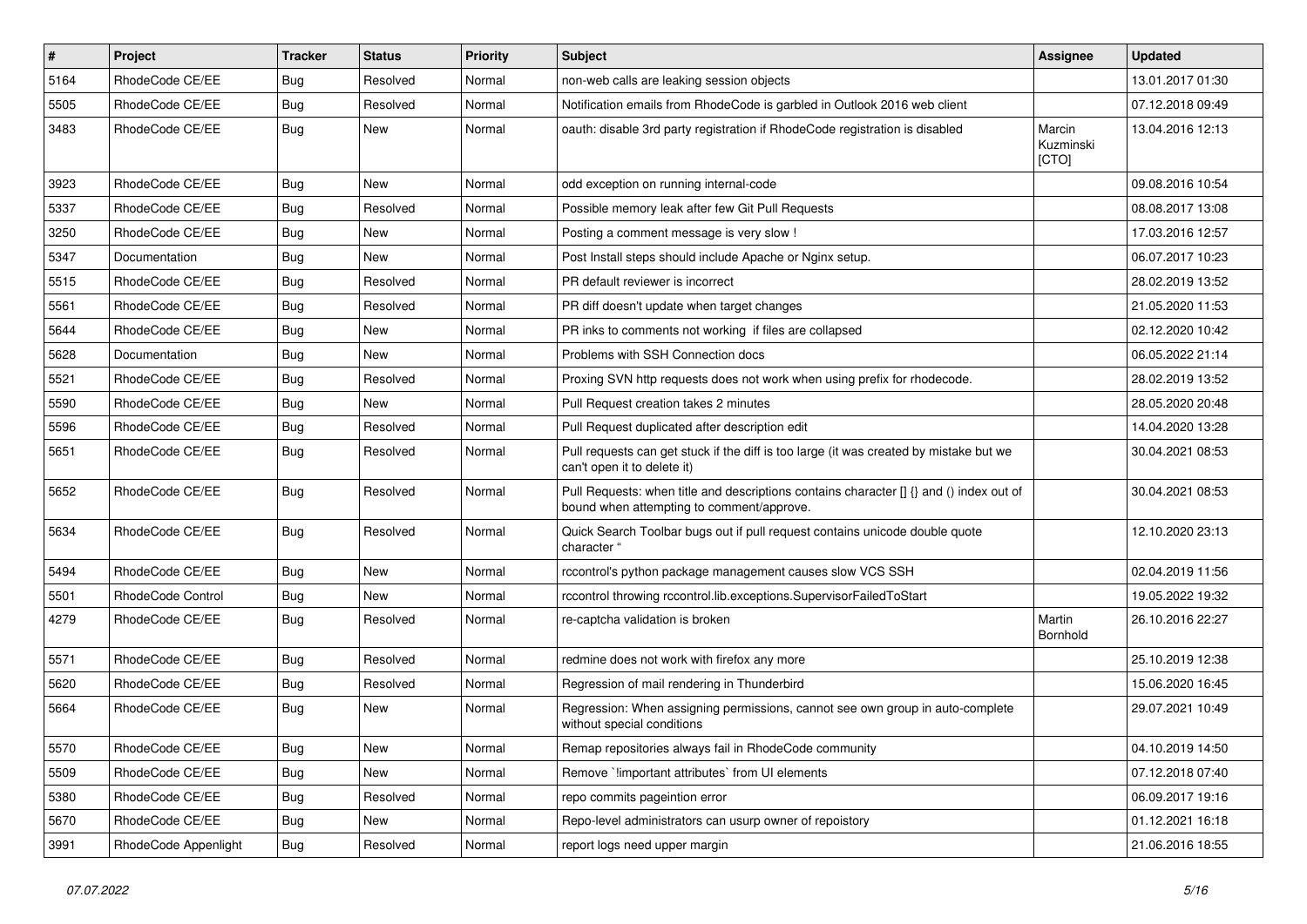| $\vert$ # | Project              | <b>Tracker</b> | <b>Status</b> | <b>Priority</b> | <b>Subject</b>                                                                          | <b>Assignee</b>              | <b>Updated</b>   |
|-----------|----------------------|----------------|---------------|-----------------|-----------------------------------------------------------------------------------------|------------------------------|------------------|
| 5540      | RhodeCode CE/EE      | Bug            | New           | Normal          | Rhode Code 4.15.2 VCS Caching(?) behaviour                                              |                              | 25.02.2019 17:01 |
| 5450      | RhodeCode Tools      | Bug            | <b>New</b>    | Normal          | rhodecode-api get_license_info no longer works                                          |                              | 17.07.2018 15:01 |
| 4178      | RhodeCode CE/EE      | Bug            | Resolved      | Normal          | RhodeCode EE OVA VM wont run on a ESX 6.0 host                                          | Marcin<br>Kuzminski<br>[CTO] | 15.09.2016 13:25 |
| 5531      | RhodeCode Tools      | Bug            | <b>New</b>    | Normal          | rhodecode-index: default cli opts overwrite given mapping file                          |                              | 17.07.2020 17:36 |
| 5619      | RhodeCode CE/EE      | Bug            | Resolved      | Normal          | Setting Landing Commit to SVN Trunk results in Files tab hitting a 404                  |                              | 04.06.2020 23:51 |
| 5512      | RhodeCode CE/EE      | Bug            | <b>New</b>    | Normal          | Show commit phase in summary view                                                       |                              | 09.11.2018 21:37 |
| 4676      | RhodeCode CE/EE      | <b>Bug</b>     | Resolved      | Normal          | Some admin passwords can make installation fail                                         |                              | 16.12.2016 16:16 |
| 3990      | RhodeCode Appenlight | Bug            | New           | Normal          | some dashboard builder buttons are up against fields                                    |                              | 07.06.2016 12:01 |
| 5569      | RhodeCode CE/EE      | <b>Bug</b>     | Resolved      | Normal          | SshWrapper error                                                                        |                              | 21.01.2020 02:02 |
| 3922      | RhodeCode CE/EE      | Bug            | <b>New</b>    | Normal          | svn backend returns different diff to git/hg backends                                   |                              | 11.05.2016 14:29 |
| 5599      | RhodeCode CE/EE      | Bug            | Resolved      | Normal          | SVN navigation to trunk fails                                                           | Daniel D                     | 04.04.2020 11:21 |
| 4089      | RhodeCode CE/EE      | Bug            | Resolved      | Normal          | svn repository does not exist                                                           |                              | 12.06.2018 12:29 |
| 3022      | RhodeCode CE/EE      | Bug            | <b>New</b>    | Normal          | SVN support with repositories groups                                                    |                              | 26.07.2016 18:25 |
| 3357      | RhodeCode CE/EE      | Bug            | Resolved      | Normal          | switch to sometimes fails to load files metadata                                        |                              | 30.03.2016 10:56 |
| 4276      | RhodeCode CE/EE      | Bug            | Resolved      | Normal          | System info page uses mercurial/git versions from RhodeCode instead of VCSServer        | Marcin<br>Kuzminski<br>[CTO] | 14.11.2016 21:19 |
| 3986      | RhodeCode Appenlight | Bug            | <b>New</b>    | Normal          | table headers should be left aligned                                                    |                              | 07.06.2016 11:53 |
| 5277      | RhodeCode CE/EE      | Bug            | Resolved      | Normal          | table id=user_list_table - Ajax error                                                   |                              | 13.04.2017 01:04 |
| 5649      | RhodeCode CE/EE      | Bug            | New           | Normal          | test-file-upload                                                                        |                              | 17.12.2020 23:08 |
| 4190      | RhodeCode CE/EE      | Bug            | New           | Normal          | [tests] fix or remove rst xss inline test                                               |                              | 22.08.2016 12:15 |
| 4189      | RhodeCode CE/EE      | Bug            | <b>New</b>    | Normal          | [tests, git] count of commit ids is different for git than hg when comparing remote     |                              | 22.08.2016 12:34 |
| 4188      | RhodeCode CE/EE      | <b>Bug</b>     | New           | Normal          | [tests, svn] changeset tests produce different results for svn                          |                              | 22.08.2016 09:54 |
| 4090      | RhodeCode CE/EE      | <b>Bug</b>     | Resolved      | Normal          | test ticket                                                                             |                              | 09.03.2021 20:39 |
| 3555      | RhodeCode CE/EE      | Bug            | Resolved      | Normal          | Then disabled repo location change the panel should explicitly state that it's disabled |                              | 25.04.2016 10:34 |
| 5624      | RhodeCode CE/EE      | <b>Bug</b>     | New           | Normal          | Timeout when trying to test SMTP email configuration                                    |                              | 01.07.2020 20:01 |
| 5559      | RhodeCode CE/EE      | Bug            | New           | Normal          | Timezone handling issue on repos list                                                   |                              | 07.07.2019 22:19 |
| 4255      | RhodeCode CE/EE      | <b>Bug</b>     | New           | Normal          | [translation, i18n] translation not being applied to integrations pages                 |                              | 30.09.2016 15:56 |
| 5547      | RhodeCode CE/EE      | Bug            | New           | Normal          | UI not consistent between Firefox and Chrome                                            |                              | 01.03.2019 23:35 |
| 5672      | RhodeCode CE/EE      | <b>Bug</b>     | New           | Normal          | Unable to browse git repository folders with # in names                                 |                              | 16.12.2021 18:13 |
| 5475      | RhodeCode CE/EE      | <b>Bug</b>     | New           | Normal          | Unable to locate user in OpenLDAP directory via Idaps                                   |                              | 08.06.2018 20:06 |
| 5348      | Documentation        | Bug            | New           | Normal          | Uninstall documentaion missing some steps                                               |                              | 06.07.2017 10:25 |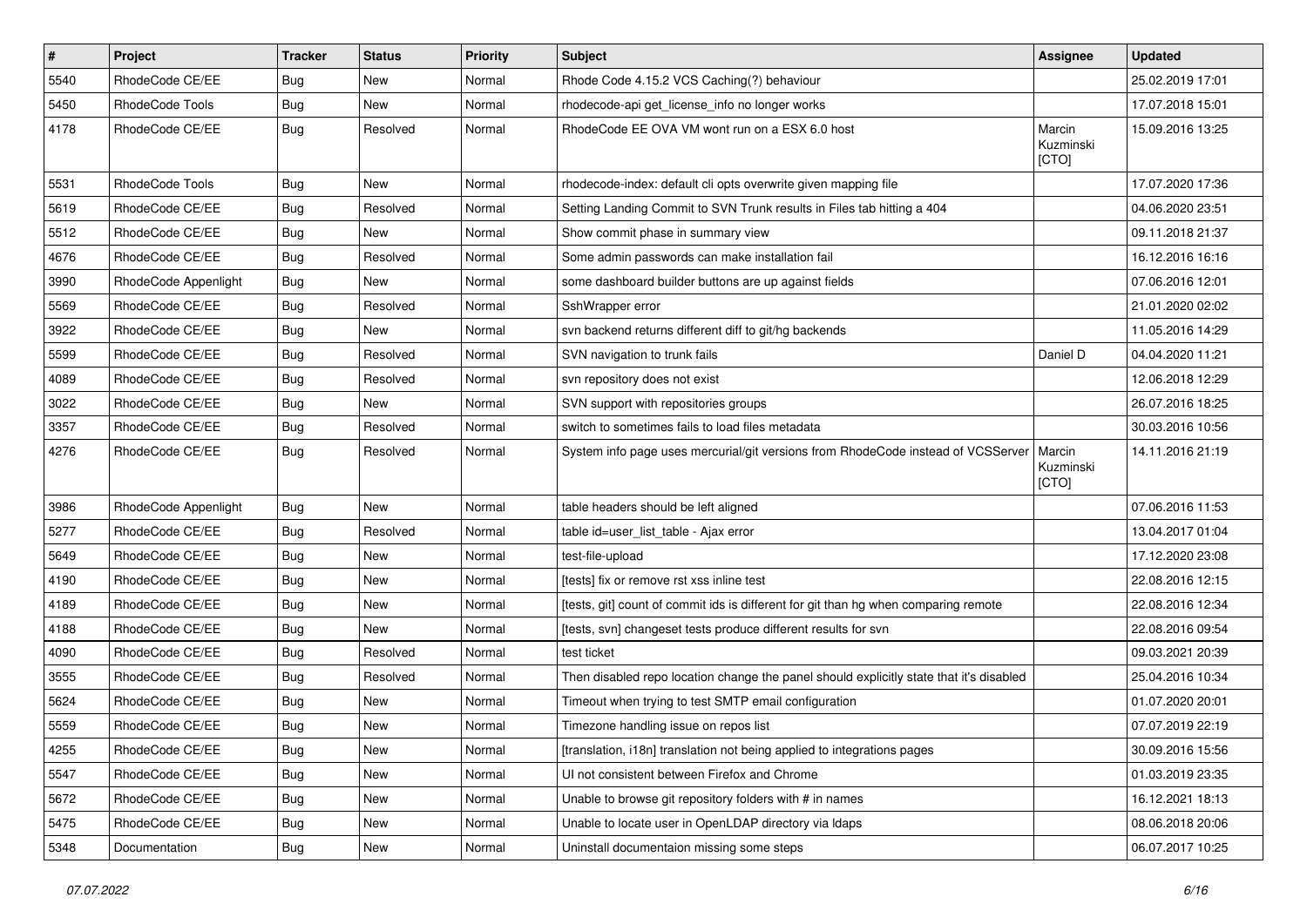| $\vert$ # | Project              | <b>Tracker</b> | <b>Status</b> | <b>Priority</b> | <b>Subject</b>                                                                            | <b>Assignee</b>              | <b>Updated</b>   |
|-----------|----------------------|----------------|---------------|-----------------|-------------------------------------------------------------------------------------------|------------------------------|------------------|
| 5259      | RhodeCode CE/EE      | <b>Bug</b>     | Resolved      | Normal          | user-journal storage changes                                                              |                              | 12.04.2017 00:04 |
| 3939      | RhodeCode CE/EE      | Bug            | New           | Normal          | [ux] changelog filter blank after going back in browser                                   |                              | 18.05.2016 14:50 |
| 3441      | RhodeCode CE/EE      | Bug            | New           | Normal          | [ux] clicking on line in file view scrolls to that line                                   |                              | 05.04.2016 13:35 |
| 4065      | RhodeCode CE/EE      | Bug            | Resolved      | Normal          | [ux, login] 404 on login after comment attempt                                            | Marcin<br>Kuzminski<br>[CTO] | 04.07.2016 00:40 |
| 5266      | RhodeCode CE/EE      | Bug            | Resolved      | Normal          | Validate if changes in target branches get's propagated on Pull request updates           |                              | 05.04.2017 18:10 |
| 5492      | RhodeCode CE/EE      | <b>Bug</b>     | <b>New</b>    | Normal          | VCSServer + SVN 1.10                                                                      |                              | 26.07.2018 15:01 |
| 4247      | RhodeCode CE/EE      | Bug            | Resolved      | Normal          | [vcs] Using current time as timestamp during archive creating leads to changing<br>hashes | Martin<br>Bornhold           | 28.09.2016 12:07 |
| 5412      | RhodeCode CE/EE      | Bug            | Resolved      | Normal          | Webhook for "pullrequest commented" event returns incomplete data                         |                              | 27.02.2018 18:00 |
| 5471      | RhodeCode CE/EE      | Bug            | New           | Normal          | Webhook integration failing: need more than 3 values to unpack                            |                              | 01.06.2018 02:26 |
| 5210      | RhodeCode CE/EE      | <b>Bug</b>     | Resolved      | Normal          | webook problems                                                                           |                              | 13.02.2017 19:43 |
| 5506      | RhodeCode CE/EE      | Bug            | New           | Normal          | Web UI fonts are not looking good and is difficult to read for people with low vision     |                              | 26.10.2018 09:38 |
| 5626      | RhodeCode CE/EE      | Bug            | New           | Normal          | Whoosh full-text indexing is fully indexing all repos, not recognizing forks              |                              | 02.07.2020 19:24 |
| 5573      | RhodeCode CE/EE      | Bug            | Resolved      | Normal          | Wrong notification Base Url for Email-Integrations                                        |                              | 16.01.2020 08:53 |
| 5588      | RhodeCode CE/EE      | Bug            | New           | Normal          | wrong rendering of issue tracker pattern                                                  |                              | 29.01.2020 11:24 |
| 5518      | RhodeCode CE/EE      | <b>Bug</b>     | Resolved      | Normal          | Zero-sized files in /rhodecode/config/rcextensions/examples                               |                              | 21.01.2020 02:18 |
| 1457      | RhodeCode CE/EE      | Feature        | New           | Normal          | add allow permissions inheritance on repo groups                                          |                              | 22.09.2017 10:27 |
| 3978      | RhodeCode CE/EE      | Feature        | New           | Normal          | Add bug tracker                                                                           |                              | 05.06.2016 21:20 |
| 3980      | RhodeCode CE/EE      | Feature        | <b>New</b>    | Normal          | Add CI engine                                                                             |                              | 05.06.2016 21:32 |
| 3981      | RhodeCode CE/EE      | Feature        | Resolved      | Normal          | Add cloud hosting like Gitlab, GitHub                                                     |                              | 02.03.2020 09:14 |
| 5638      | RhodeCode CE/EE      | Feature        | <b>New</b>    | Normal          | Add "Copy full url path" button                                                           |                              | 05.02.2021 20:23 |
| 4191      | RhodeCode CE/EE      | Feature        | New           | Normal          | Add custom Image logo option to header                                                    |                              | 22.08.2016 14:49 |
| 4182      | RhodeCode CE/EE      | Feature        | New           | Normal          | add direct link from notification to corresponding PR                                     |                              | 19.08.2016 12:35 |
| 5641      | RhodeCode CE/EE      | Feature        | <b>New</b>    | Normal          | "Add draft" / (x) button usability                                                        |                              | 30.11.2020 20:53 |
| 5611      | RhodeCode CE/EE      | Feature        | Resolved      | Normal          | Add information "is the pull request up to date?" in the PR page                          |                              | 03.10.2021 23:24 |
| 3979      | RhodeCode CE/EE      | Feature        | New           | Normal          | Add kanban board                                                                          |                              | 05.06.2016 21:20 |
| 4063      | RhodeCode Appenlight | Feature        | New           | Normal          | add option to specify custom value in dashboard select                                    |                              | 30.06.2016 15:17 |
| 3999      | RhodeCode CE/EE      | Feature        | Resolved      | Normal          | Add `send account information` to user creation page                                      |                              | 28.06.2016 15:22 |
| 5582      | RhodeCode Control    | Feature        | New           | Normal          | Add the version number of a PR in the HTTP API                                            |                              | 15.01.2020 10:45 |
| 4071      | RhodeCode Appenlight | Feature        | New           | Normal          | Allow for easy out-out of assigned permissions                                            |                              | 05.07.2016 10:14 |
| 5617      | RhodeCode CE/EE      | Feature        | New           | Normal          | Allow PRs to non-head bookmarks                                                           |                              | 20.05.2020 12:25 |
| 3373      | RhodeCode CE/EE      | Feature        | New           | Normal          | Allow to create Bookmarks and Branches from UI                                            |                              | 05.04.2016 09:21 |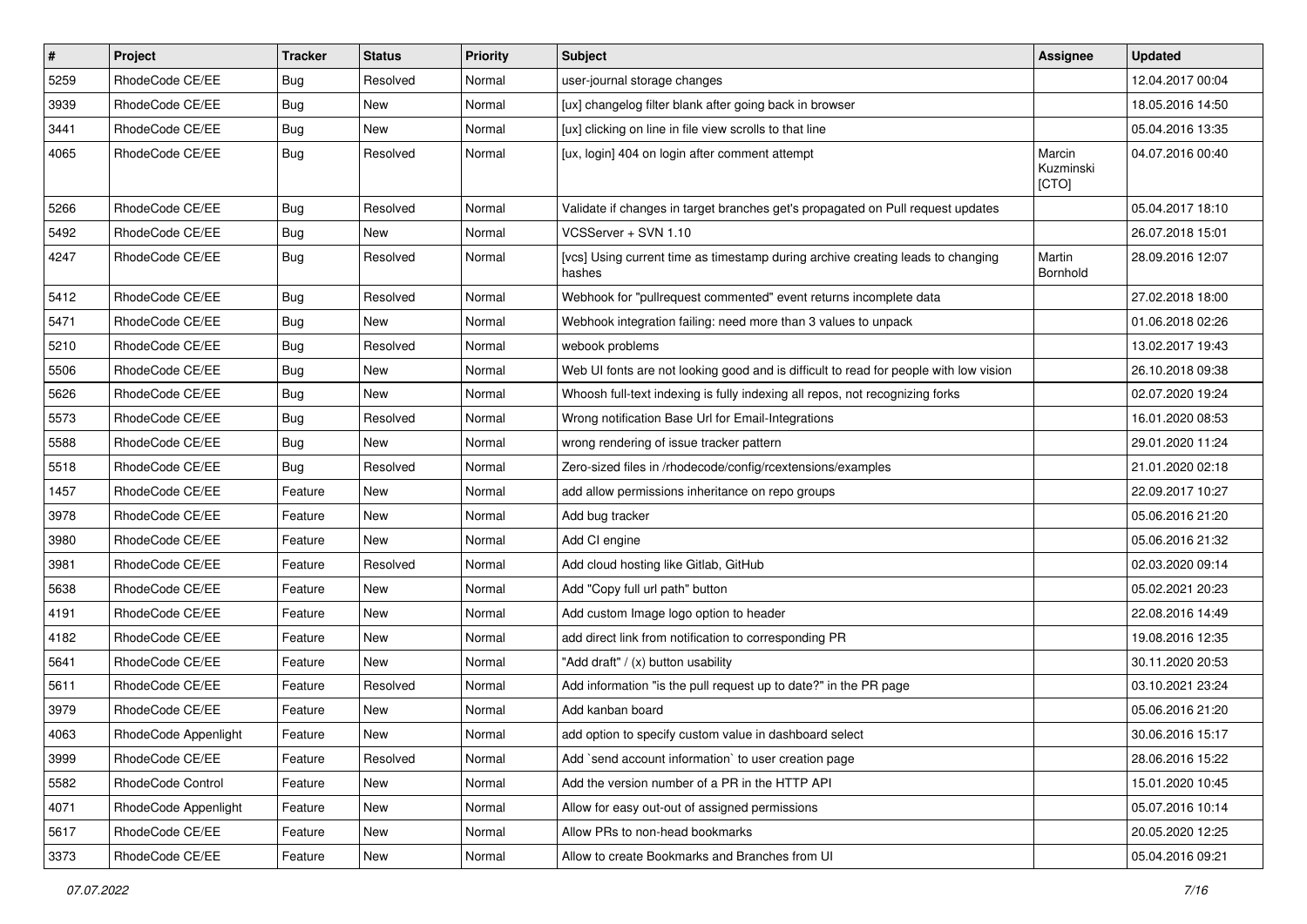| $\pmb{\#}$ | Project              | <b>Tracker</b> | <b>Status</b> | <b>Priority</b> | <b>Subject</b>                                                                           | Assignee                     | <b>Updated</b>   |
|------------|----------------------|----------------|---------------|-----------------|------------------------------------------------------------------------------------------|------------------------------|------------------|
| 4301       | RhodeCode CE/EE      | Feature        | New           | Normal          | [API] toggle force password reset in api for Idap users                                  |                              | 28.10.2016 15:43 |
| 5321       | RhodeCode CE/EE      | Feature        | Resolved      | Normal          | Audit logs                                                                               |                              | 21.06.2017 12:49 |
| 4062       | RhodeCode Appenlight | Feature        | New           | Normal          | A way to see browser breakdown for an error                                              |                              | 30.06.2016 15:16 |
| 4272       | RhodeCode CE/EE      | Feature        | New           | Normal          | Better SPAM protection                                                                   |                              | 12.10.2016 11:14 |
| 4044       | RhodeCode CE/EE      | Feature        | Resolved      | Normal          | <b>Branch permissions</b>                                                                |                              | 30.08.2018 09:48 |
| 2882       | RhodeCode CE/EE      | Feature        | New           | Normal          | Bulk comment submit                                                                      |                              | 17.03.2016 17:50 |
| 5504       | RhodeCode CE/EE      | Feature        | New           | Normal          | Buttons to copy commit hash and to expand the commit message in the repo<br>summary view |                              | 26.10.2018 00:59 |
| 4219       | RhodeCode CE/EE      | Feature        | Resolved      | Normal          | [ce, ee] Add mandatory reviewers for pull requests                                       | Marcin<br>Kuzminski<br>[CTO] | 20.06.2017 15:23 |
| 4211       | RhodeCode CE/EE      | Feature        | Resolved      | Normal          | [ce, ee] increase webhook flexibility                                                    | Marcin<br>Kuzminski<br>[CTO] | 20.06.2022 10:55 |
| 4267       | RhodeCode CE/EE      | Feature        | Resolved      | Normal          | [ce, ee] jira tracker integration wildcard project key support                           | Daniel D                     | 10.10.2016 20:13 |
| 4232       | RhodeCode CE/EE      | Feature        | <b>New</b>    | Normal          | [ce, ee, pr, compare] redo diffs, support side by side diffs, html diffs                 | Daniel D                     | 25.10.2016 15:40 |
| 4175       | RhodeCode CE/EE      | Feature        | Resolved      | Normal          | [ce, ee] repo group integrations                                                         | Daniel D                     | 16.08.2016 20:00 |
| 4225       | RhodeCode CE/EE      | Feature        | Resolved      | Normal          | [ce, ee] repo group integrations cascade to child repo groups                            | Daniel D                     | 14.09.2016 11:12 |
| 4192       | RhodeCode CE/EE      | Feature        | Resolved      | Normal          | [ce, ee] slack/hipchat integrations group commits by branch pushed                       |                              | 09.09.2016 19:01 |
| 5600       | RhodeCode CE/EE      | Feature        | <b>New</b>    | Normal          | Change default repository landing page                                                   |                              | 27.01.2021 01:04 |
| 5187       | RhodeCode CE/EE      | Feature        | Resolved      | Normal          | changelog dynamic loading of commits                                                     |                              | 12.06.2018 12:31 |
| 5631       | RhodeCode CE/EE      | Feature        | New           | Normal          | Change target of PR                                                                      |                              | 31.07.2020 17:05 |
| 5637       | RhodeCode CE/EE      | Feature        | New           | Normal          | Clone URL templates - add per repository/namespace                                       |                              | 29.10.2020 09:38 |
| 5603       | RhodeCode CE/EE      | Feature        | Resolved      | Normal          | Code search - highlight matching search terms                                            |                              | 30.03.2020 11:16 |
| 148        | RhodeCode CE/EE      | Feature        | New           | Normal          | [comments] Add per file and multiline comments in a changeset                            |                              | 25.05.2016 10:20 |
| 5273       | RhodeCode CE/EE      | Feature        | <b>New</b>    | Normal          | Comment status                                                                           |                              | 07.04.2017 13:10 |
| 4222       | RhodeCode CE/EE      | Feature        | New           | Normal          | Configurable detection of READMEs                                                        |                              | 09.09.2016 10:05 |
| 5602       | RhodeCode CE/EE      | Feature        | Resolved      | Normal          | Copy full path only copies partial                                                       | Daniel D                     | 30.03.2020 16:04 |
| 4064       | RhodeCode Appenlight | Feature        | <b>New</b>    | Normal          | Create a multiple action feature for Reports and Logs lists                              |                              | 30.06.2016 15:18 |
| 5601       | RhodeCode CE/EE      | Feature        | Resolved      | Normal          | Default navigation should be by branch name not commit id                                |                              | 04.06.2020 23:51 |
| 3440       | RhodeCode CE/EE      | Feature        | New           | Normal          | [design, ux] mock-up user interface for adding a branch/bookmark                         |                              | 05.04.2016 09:21 |
| 4183       | RhodeCode CE/EE      | Feature        | Resolved      | Normal          | Different roles for PR reviewers                                                         | Daniel D                     | 12.10.2020 23:13 |
| 4074       | RhodeCode CE/EE      | Feature        | New           | Normal          | Edit review comment                                                                      | Bartłomiej<br>Wołyńczyk      | 17.04.2018 21:51 |
| 5469       | RhodeCode CE/EE      | Feature        | Resolved      | Normal          | elastisearch > 2.x not supported ?                                                       |                              | 21.01.2020 02:19 |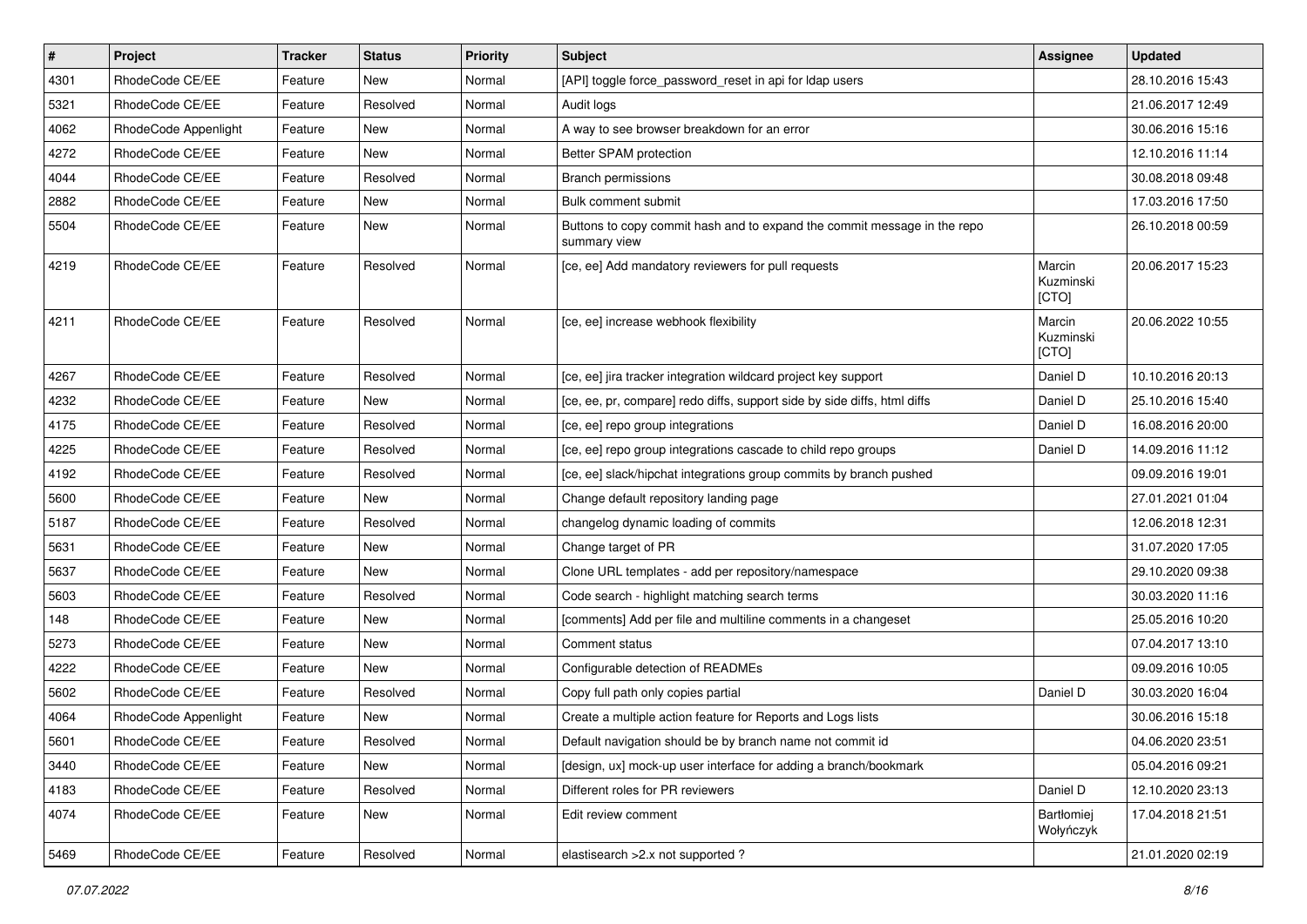| $\sharp$ | Project              | Tracker | <b>Status</b> | <b>Priority</b> | Subject                                                                                        | <b>Assignee</b>              | <b>Updated</b>   |
|----------|----------------------|---------|---------------|-----------------|------------------------------------------------------------------------------------------------|------------------------------|------------------|
| 3486     | RhodeCode CE/EE      | Feature | New           | Normal          | expose origin of permission in perm dict for users                                             |                              | 06.06.2016 10:54 |
| 5581     | RhodeCode CE/EE      | Feature | Resolved      | Normal          | expose `send_email` option in the HTTP API, for `comment_commit` and<br>`comment pull request` | Daniel D                     | 29.01.2020 11:46 |
| 3472     | RhodeCode CE/EE      | Feature | New           | Normal          | Expose unified hooks that can be used in SSH backend                                           |                              | 14.04.2016 17:54 |
| 5653     | RhodeCode CE/EE      | Feature | New           | Normal          | Extend SSH clone to support cloning by repo id.                                                | Marcin<br>Kuzminski<br>[CTO] | 17.02.2021 12:58 |
| 5534     | RhodeCode Control    | Feature | <b>New</b>    | Normal          | extract/preload subcommand                                                                     |                              | 14.02.2019 14:45 |
| 5595     | RhodeCode CE/EE      | Feature | New           | Normal          | Group code review mail notification                                                            |                              | 03.03.2020 10:17 |
| 5574     | RhodeCode CE/EE      | Feature | Resolved      | Normal          | hg: Information for external hooks                                                             |                              | 30.07.2020 15:40 |
| 1131     | RhodeCode CE/EE      | Feature | Resolved      | Normal          | Implement default reviewers for code review                                                    | Daniel D                     | 21.09.2016 18:28 |
| 4193     | RhodeCode CE/EE      | Feature | In Progress   | Normal          | Improve Filter Functionality in the Change Log                                                 | Marcin<br>Kuzminski<br>[CTO] | 22.09.2017 10:25 |
| 5548     | RhodeCode CE/EE      | Feature | New           | Normal          | Initial Search API                                                                             | Peter Colledge               | 07.07.2019 22:21 |
| 4157     | RhodeCode CE/EE      | Feature | New           | Normal          | [integrations] Integrate with industry standard SW development tools                           | Daniel D                     | 08.08.2016 12:55 |
| 687      | Documentation        | Feature | New           | Normal          | [Integraton ]- Elastic search integration                                                      | <b>Brian Butler</b>          | 01.07.2016 14:15 |
| 5256     | RhodeCode CE/EE      | Feature | <b>New</b>    | Normal          | Last repository access time.                                                                   |                              | 23.03.2017 16:34 |
| 4000     | RhodeCode CE/EE      | Feature | New           | Normal          | Make compare more functional                                                                   | Marcin<br>Kuzminski<br>[CTO] | 18.11.2017 19:11 |
| 2817     | RhodeCode CE/EE      | Feature | Resolved      | Normal          | Make largefiles downloadable from the interface                                                |                              | 27.03.2017 14:04 |
| 5586     | RhodeCode CE/EE      | Feature | New           | Normal          | @mention should be a link                                                                      |                              | 29.01.2020 11:46 |
| 5368     | RhodeCode CE/EE      | Feature | Resolved      | Normal          | Mercurial: Close branch before merging it                                                      | Mathieu Cantin               | 21.01.2020 02:11 |
| 5396     | RhodeCode CE/EE      | Feature | Resolved      | Normal          | Merge state with shadow repo should be created during pull request                             |                              | 12.10.2017 21:57 |
| 5585     | RhodeCode CE/EE      | Feature | Resolved      | Normal          | Minimize downtime on rccontrol upgrade                                                         |                              | 27.03.2020 09:45 |
| 5615     | RhodeCode CE/EE      | Feature | Resolved      | Normal          | Misleading message in PR diff view "File was deleted in this version"                          | Daniel D                     | 23.04.2020 17:40 |
| 4057     | RhodeCode Appenlight | Feature | New           | Normal          | Negation option for search filter                                                              |                              | 30.06.2016 15:12 |
| 5511     | RhodeCode CE/EE      | Feature | New           | Normal          | New feature to synchronize the fork with the remote repo from the summary page                 |                              | 13.11.2018 01:23 |
| 4056     | RhodeCode Appenlight | Feature | New           | Normal          | Optionally allow to filter graphs per machine in dashboard                                     |                              | 30.06.2016 15:12 |
| 659      | Documentation        | Feature | New           | Normal          | Peer to Peer Failover                                                                          | <b>Brian Butler</b>          | 01.07.2016 14:15 |
| 5271     | RhodeCode CE/EE      | Feature | New           | Normal          | Private comments                                                                               |                              | 07.04.2017 12:01 |
| 1055     | RhodeCode CE/EE      | Feature | Resolved      | Normal          | [pr, vcs] Expose the shadow repository of a pull request                                       | Martin<br>Bornhold           | 26.10.2016 10:33 |
| 5272     | RhodeCode CE/EE      | Feature | Resolved      | Normal          | Pull Request checklist                                                                         |                              | 21.01.2020 02:09 |
| 5642     | RhodeCode CE/EE      | Feature | Resolved      | Normal          | pull request version column in commit list                                                     |                              | 30.04.2021 08:53 |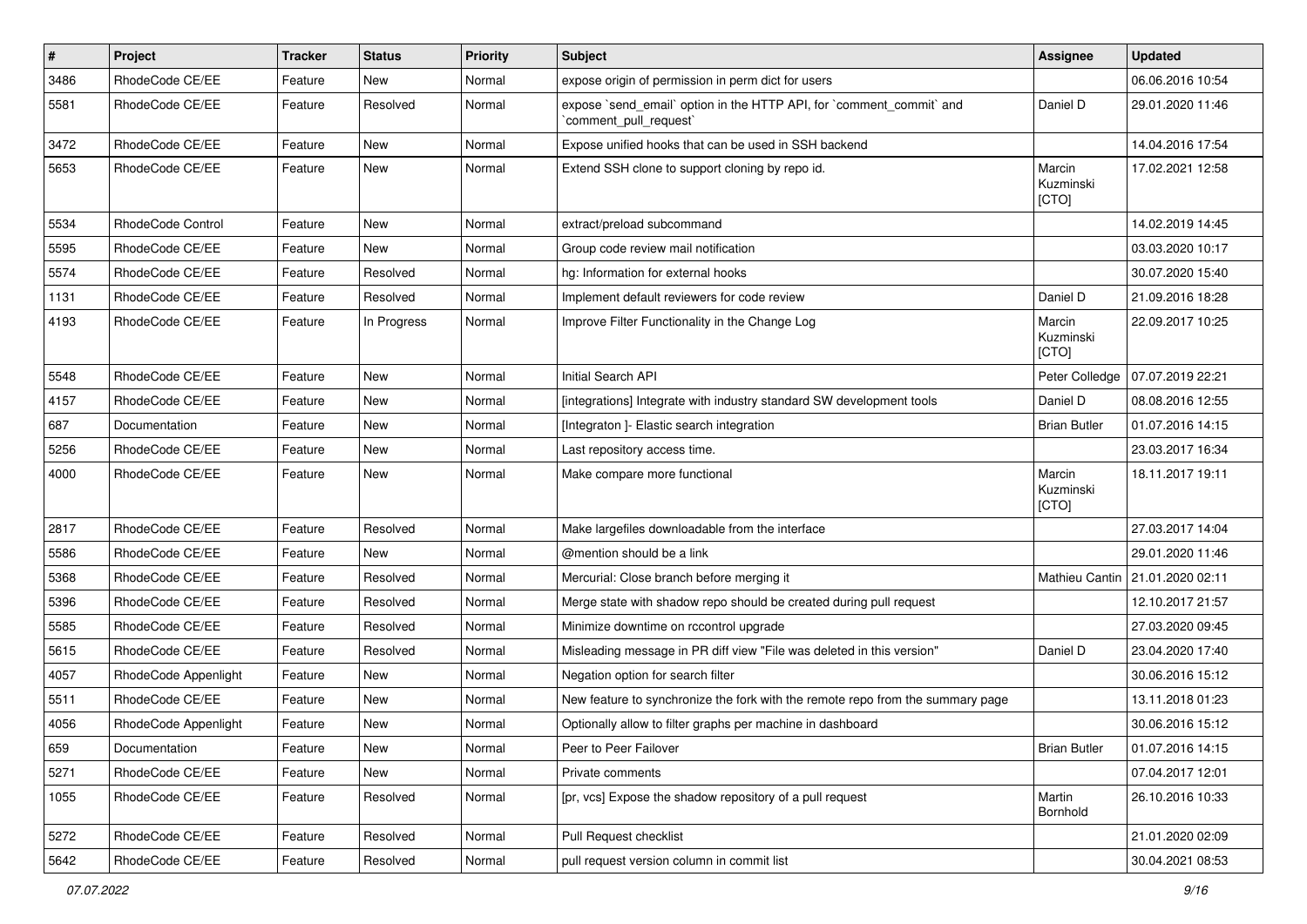| $\pmb{\#}$ | Project              | <b>Tracker</b> | <b>Status</b> | Priority | Subject                                                                                         | Assignee                     | <b>Updated</b>   |
|------------|----------------------|----------------|---------------|----------|-------------------------------------------------------------------------------------------------|------------------------------|------------------|
| 5583       | RhodeCode CE/EE      | Feature        | Resolved      | Normal   | rcextensions hook for pull request comment                                                      |                              | 23.04.2020 13:42 |
| 2539       | RhodeCode CE/EE      | Feature        | Feedback      | Normal   | Recursive deletion of resources                                                                 |                              | 20.04.2016 08:52 |
| 5635       | RhodeCode CE/EE      | Feature        | Resolved      | Normal   | Remember column sorted by of the "Pull Requests You Participate In" table                       |                              | 30.11.2020 22:30 |
| 4060       | RhodeCode Appenlight | Feature        | New           | Normal   | Replayable requests                                                                             |                              | 30.06.2016 15:15 |
| 5543       | RhodeCode CE/EE      | Feature        | <b>New</b>    | Normal   | Repo API should have equivalent get_repo_audit_logs() to User API call<br>get_user_audit_logs() |                              | 26.02.2019 12:22 |
| 5278       | RhodeCode CE/EE      | Feature        | <b>New</b>    | Normal   | Require support for git repositories of the form git://                                         |                              | 13.04.2017 15:20 |
| 4059       | RhodeCode Appenlight | Feature        | <b>New</b>    | Normal   | Server Monitoring                                                                               |                              | 30.06.2016 15:15 |
| 4226       | RhodeCode CE/EE      | Feature        | New           | Normal   | [settings, system info] add VCS and Channelstream status to System Info                         |                              | 14.09.2016 16:45 |
| 5614       | RhodeCode CE/EE      | Feature        | Resolved      | Normal   | Show context function name in hg diffs                                                          |                              | 23.04.2020 13:43 |
| 5520       | RhodeCode CE/EE      | Feature        | Resolved      | Normal   | Show the head commits shas when the merge is prevented due to multiple heads                    |                              | 28.02.2019 13:52 |
| 5533       | RhodeCode Control    | Feature        | In Progress   | Normal   | Support busybox tar                                                                             |                              | 09.02.2019 22:09 |
| 4207       | RhodeCode CE/EE      | Feature        | Resolved      | Normal   | Support for obsolescence markers in changelog UI                                                |                              | 19.05.2017 16:14 |
| 5382       | RhodeCode CE/EE      | Feature        | New           | Normal   | Support for repository aliases                                                                  | Marcin<br>Kuzminski<br>[CTO] | 04.09.2017 15:17 |
| 4061       | RhodeCode Appenlight | Feature        | <b>New</b>    | Normal   | Timezone for applications                                                                       |                              | 30.06.2016 15:16 |
| 5316       | RhodeCode CE/EE      | Feature        | In Progress   | Normal   | UI should provide checkout URL for a SVN path                                                   |                              | 06.11.2017 21:59 |
| 5584       | RhodeCode CE/EE      | Feature        | New           | Normal   | "update pull request link" message on vcs client                                                |                              | 23.01.2020 10:32 |
| 3455       | RhodeCode CE/EE      | Feature        | New           | Normal   | [ux] commit message search should render entire commit message                                  |                              | 07.04.2016 17:50 |
| 3460       | RhodeCode CE/EE      | Feature        | <b>New</b>    | Normal   | [ux, frontend] hide "show more" button when there is nothing more to show                       |                              | 11.04.2016 13:37 |
| 4144       | RhodeCode CE/EE      | Feature        | New           | Normal   | [ux] improve enable/disable of notifications                                                    |                              | 02.08.2016 17:19 |
| 3977       | RhodeCode CE/EE      | Feature        | <b>New</b>    | Normal   | Wiki                                                                                            |                              | 05.06.2016 21:11 |
| 4269       | RhodeCode CE/EE      | Support        | Resolved      | Normal   | Allow flash messages to be permanently surpressed                                               | Marcin Lulek                 | 14.10.2016 12:46 |
| 5423       | Documentation        | Support        | Resolved      | Normal   | API-Documentation for Method "create_repo_group" faulty                                         |                              | 22.01.2018 16:23 |
| 5527       | RhodeCode CE/EE      | Support        | <b>New</b>    | Normal   | API: expose human readable failure reason                                                       |                              | 30.01.2019 17:43 |
| 4252       | RhodeCode CE/EE      | Support        | <b>New</b>    | Normal   | Backup & Recovery                                                                               |                              | 07.10.2016 19:47 |
| 5609       | RhodeCode CE/EE      | Support        | Resolved      | Normal   | Change git diff algorithm                                                                       |                              | 31.03.2020 22:08 |
| 5468       | RhodeCode CE/EE      | Support        | New           | Normal   | Check logic for updating last commit for repository groups                                      |                              | 30.08.2018 09:47 |
| 5496       | RhodeCode CE/EE      | Support        | New           | Normal   | database migration 4.11.6 mysql to 4.12.4 postgres                                              |                              | 27.08.2018 21:17 |
| 5529       | Documentation        | Support        | New           | Normal   | Documentation does not detail watched repositories                                              |                              | 07.02.2019 00:16 |
| 5237       | Documentation        | Support        | New           | Normal   | documentation for DR                                                                            |                              | 06.03.2017 23:34 |
| 5591       | Documentation        | Support        | New           | Normal   | documentation typo                                                                              |                              | 04.02.2020 19:43 |
| 5499       | RhodeCode CE/EE      | Support        | New           | Normal   | ERROR [celery.worker.consumer.consumer] consumer: Cannot connect                                |                              | 11.09.2018 08:39 |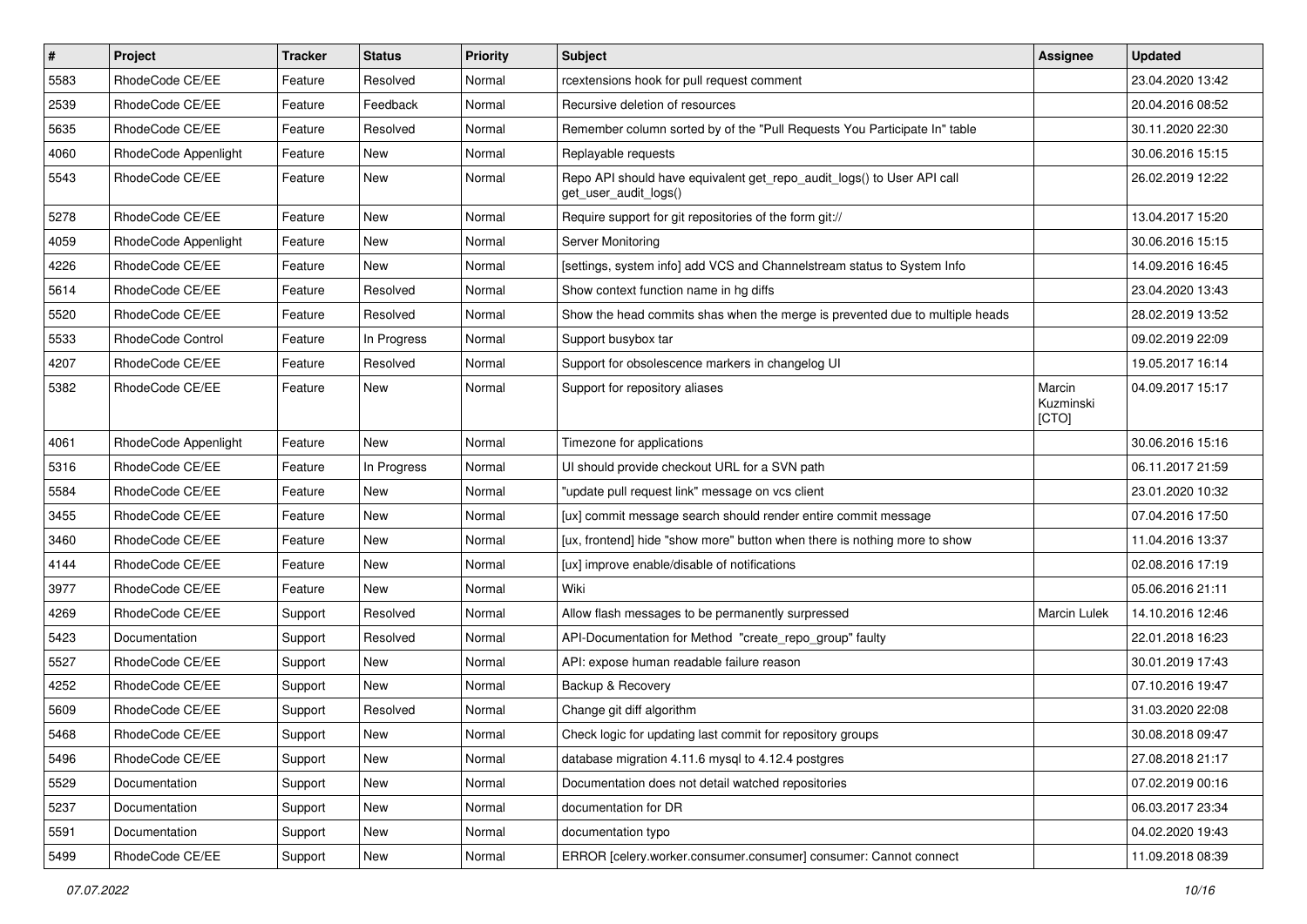| $\pmb{\#}$ | Project         | <b>Tracker</b> | <b>Status</b> | <b>Priority</b> | <b>Subject</b>                                                                                                                    | <b>Assignee</b>              | <b>Updated</b>   |
|------------|-----------------|----------------|---------------|-----------------|-----------------------------------------------------------------------------------------------------------------------------------|------------------------------|------------------|
| 5546       | RhodeCode CE/EE | Support        | Resolved      | Normal          | experiments with mercurial 4.9                                                                                                    |                              | 26.03.2019 09:23 |
| 5503       | RhodeCode CE/EE | Support        | <b>New</b>    | Normal          | failed to upgrade to 4.13.3                                                                                                       |                              | 06.11.2018 18:28 |
| 5618       | RhodeCode CE/EE | Support        | New           | Normal          | Getting HTTP 502 Bad Gateway when trying to push (or clone) on a slow network                                                     |                              | 27.05.2020 21:56 |
| 5497       | RhodeCode CE/EE | Support        | New           | Normal          | hg push hangs                                                                                                                     |                              | 30.08.2018 22:15 |
| 5375       | RhodeCode CE/EE | Support        | Resolved      | Normal          | How do I configure "Go to" to just search repository names?                                                                       |                              | 16.08.2017 18:00 |
| 5554       | RhodeCode CE/EE | Support        | Resolved      | Normal          | How to increase number of commits shown in pagination on dashboard and<br>changelog                                               |                              | 21.01.2020 02:08 |
| 5255       | RhodeCode CE/EE | Support        | <b>New</b>    | Normal          | I can't access issues created by me from mail                                                                                     |                              | 04.04.2017 11:28 |
| 3332       | RhodeCode CE/EE | Support        | <b>New</b>    | Normal          | LDAP settings page: Add button "test connection"                                                                                  |                              | 17.03.2016 10:23 |
| 5495       | RhodeCode CE/EE | Support        | New           | Normal          | Idap to crowd users_groups sync source                                                                                            |                              | 10.09.2018 22:09 |
| 4244       | RhodeCode CE/EE | Support        | Resolved      | Normal          | mod day syn template error when using auth realm with spaces in it                                                                | Martin<br>Bornhold           | 28.09.2016 12:07 |
| 5677       | RhodeCode CE/EE | Support        | <b>New</b>    | Normal          | PR cross merge                                                                                                                    |                              | 28.01.2022 16:59 |
| 4081       | RhodeCode CE/EE | Support        | Resolved      | Normal          | Receiving server 500 error when trying to clone repo from windows client using<br>eclipse                                         |                              | 12.07.2016 14:30 |
| 4303       | RhodeCode CE/EE | Support        | New           | Normal          | rhodecode instance                                                                                                                |                              | 08.11.2016 16:32 |
| 3967       | RhodeCode CE/EE | Support        | In Progress   | Normal          | Server 500 error                                                                                                                  |                              | 11.08.2016 13:39 |
| 5484       | RhodeCode CE/EE | Support        | <b>New</b>    | Normal          | Setting up ssh, remote hg not found                                                                                               |                              | 06.07.2018 23:41 |
| 5593       | RhodeCode CE/EE | Support        | New           | Normal          | <b>SSH</b> connections                                                                                                            |                              | 17.02.2020 16:18 |
| 5395       | RhodeCode CE/EE | Support        | Resolved      | Normal          | Svn protocols and performance                                                                                                     |                              | 04.04.2019 18:08 |
| 5541       | RhodeCode CE/EE | Support        | <b>New</b>    | Normal          | <b>SVN Settings: Repository Patterns</b>                                                                                          |                              | 16.12.2019 15:35 |
| 5394       | RhodeCode CE/EE | Support        | <b>New</b>    | Normal          | SVN to Git / Mercurial Migration                                                                                                  |                              | 03.10.2017 09:29 |
| 5269       | RhodeCode CE/EE | Support        | New           | Normal          | Upgrade from RC EE 3.7.1 to RC EE 4.x                                                                                             |                              | 29.06.2017 19:36 |
| 5544       | RhodeCode CE/EE | Support        | Resolved      | Normal          | Use of authentication token with LDAP account results in account lockout when max<br>bad password attempts are configured in LDAP |                              | 27.02.2019 10:09 |
| 4227       | RhodeCode CE/EE | Support        | Resolved      | Normal          | VBScript files detected as text/plain - no syntax highlighting                                                                    |                              | 14.09.2016 22:38 |
| 5404       | RhodeCode CE/EE | Task           | <b>New</b>    | Normal          | Add an option to detach review rules when deleting an user                                                                        |                              | 22.11.2017 11:23 |
| 4282       | RhodeCode CE/EE | Task           | Resolved      | Normal          | Add inode limit together with disk usage                                                                                          | Marcin<br>Kuzminski<br>[CTO] | 19.10.2016 12:18 |
| 5537       | RhodeCode CE/EE | Task           | Resolved      | Normal          | Add owner to create_pull_request API                                                                                              |                              | 28.02.2019 13:52 |
| 5229       | RhodeCode CE/EE | Task           | Resolved      | Normal          | add support for https://clipboardjs.com/                                                                                          |                              | 21.01.2020 02:19 |
| 5225       | RhodeCode CE/EE | Task           | Resolved      | Normal          | add tag of author/contribitor to comments                                                                                         |                              | 11.05.2017 11:10 |
| 4290       | RhodeCode CE/EE | Task           | New           | Normal          | Allow to transplant the review status to merged commits                                                                           |                              | 17.04.2018 21:50 |
| 3260       | RhodeCode CE/EE | Task           | New           | Normal          | api: expose get repo node method                                                                                                  |                              | 17.03.2016 12:56 |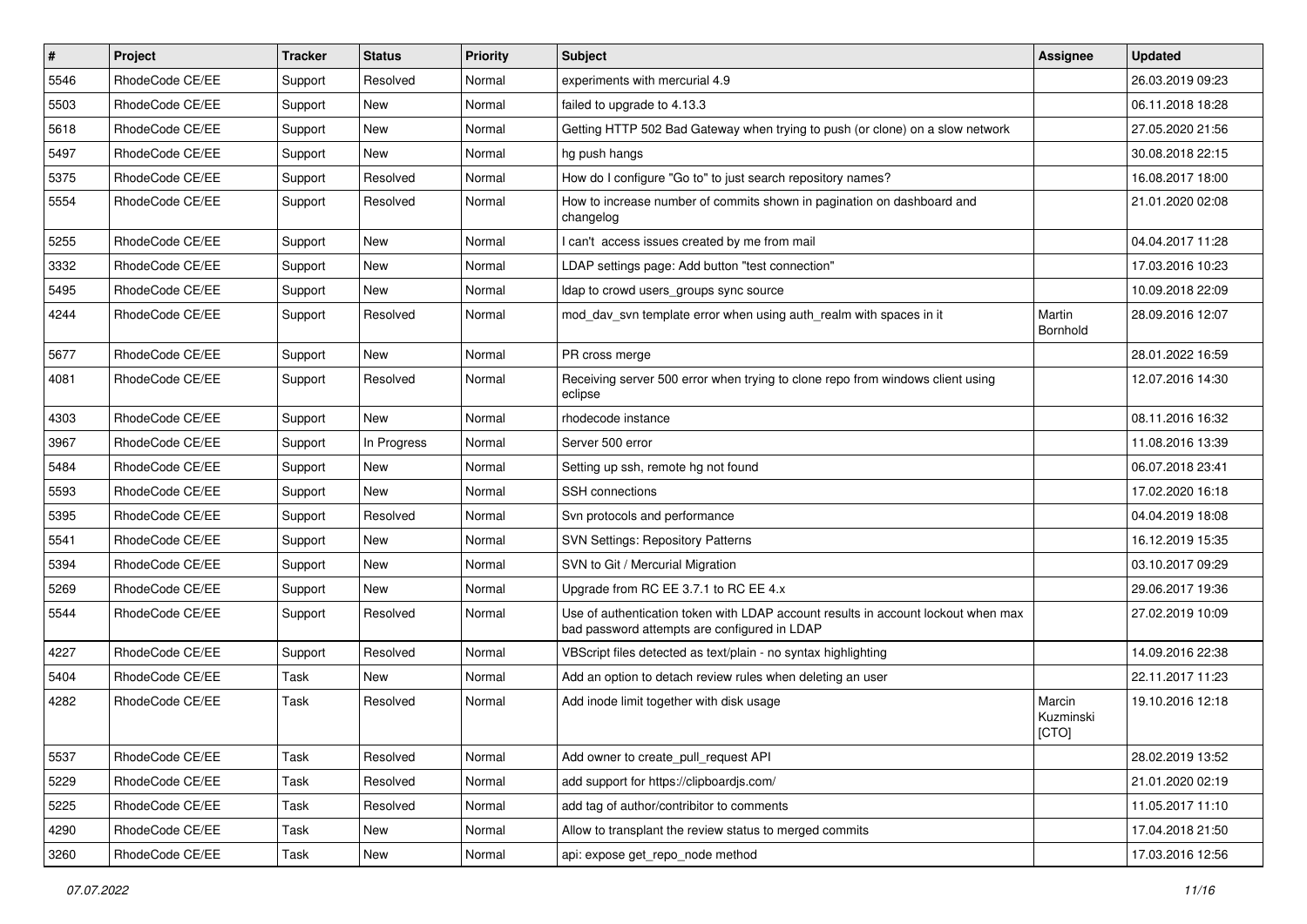| $\vert$ # | Project         | <b>Tracker</b> | <b>Status</b> | Priority | Subject                                                                                               | <b>Assignee</b>              | <b>Updated</b>   |
|-----------|-----------------|----------------|---------------|----------|-------------------------------------------------------------------------------------------------------|------------------------------|------------------|
| 5201      | RhodeCode CE/EE | Task           | Resolved      | Normal   | API: implement describe-methods                                                                       |                              | 13.02.2017 15:57 |
| 3093      | Documentation   | Task           | <b>New</b>    | Normal   | [API] - update hg/git update pr API. Auto updates PR on push                                          | <b>Brian Butler</b>          | 01.07.2016 14:15 |
| 3362      | RhodeCode CE/EE | Task           | New           | Normal   | auth-plugins, indicate visually that plugin is turned on but NOT enabled                              |                              | 22.03.2016 19:03 |
| 4666      | RhodeCode CE/EE | Task           | Resolved      | Normal   | Bump git and mercurial to latest versions                                                             |                              | 02.12.2016 19:01 |
| 2944      | RhodeCode CE/EE | Task           | <b>New</b>    | Normal   | Bump gunicorn to 19.4 version                                                                         |                              | 17.03.2016 12:58 |
| 5184      | RhodeCode CE/EE | Task           | Resolved      | Normal   | bump pyramid to 1.7.X                                                                                 |                              | 06.02.2017 21:50 |
| 4283      | RhodeCode CE/EE | Task           | Resolved      | Normal   | bump whoosh to 2.7.4 release                                                                          |                              | 13.12.2016 21:08 |
| 3239      | RhodeCode CE/EE | Task           | Resolved      | Normal   | Catch all route for repo page or repo group page is always executing checks for<br>every page         |                              | 21.04.2016 11:30 |
| 4163      | RhodeCode CE/EE | Task           | <b>New</b>    | Normal   | [ce, ee] celery refactor + upgrade                                                                    |                              | 15.08.2016 12:32 |
| 4147      | RhodeCode CE/EE | Task           | New           | Normal   | [ce, ee, docs] Events documentation                                                                   | Daniel D                     | 15.08.2016 12:33 |
| 4197      | RhodeCode CE/EE | Task           | <b>New</b>    | Normal   | [ce, ee] get list of users with their permissions to a repository                                     | Daniel D                     | 22.09.2017 10:30 |
| 4179      | RhodeCode CE/EE | Task           | <b>New</b>    | Normal   | [ce, ee] refine perms summary list                                                                    | Daniel D                     | 14.09.2016 12:09 |
| 4288      | RhodeCode CE/EE | Task           | Resolved      | Normal   | [ce, ee] unify controllers that use diffs                                                             | Daniel D                     | 02.08.2017 11:41 |
| 4246      | RhodeCode CE/EE | Task           | New           | Normal   | [ce, ee, vcs, git] add tests for annotated git tags                                                   | Daniel D                     | 13.02.2018 18:03 |
| 3454      | RhodeCode CE/EE | Task           | Feedback      | Normal   | [ce/ee] visually differentiate the two editions                                                       | Marcin<br>Kuzminski<br>[CTO] | 10.08.2016 03:30 |
| 4120      | RhodeCode CE/EE | Task           | New           | Normal   | [ce] replace get repo nodes api                                                                       | Daniel D                     | 17.04.2018 21:49 |
| 4140      | RhodeCode CE/EE | Task           | Resolved      | Normal   | Check middleware chain status, and Verify that special middleware is catching<br>exceptions correctly |                              | 23.08.2016 12:13 |
| 5270      | RhodeCode CE/EE | Task           | <b>New</b>    | Normal   | Comments updates                                                                                      | Bartłomiej<br>Wołyńczyk      | 17.04.2018 21:51 |
| 4245      | RhodeCode CE/EE | Task           | Resolved      | Normal   | Convert control command to use http mode by default                                                   | Marcin<br>Kuzminski<br>[CTO] | 14.10.2016 16:13 |
| 3333      | RhodeCode Tools | Task           | <b>New</b>    | Normal   | Create rhodecode-tools backup command for backup of RhodeCode Enterprise                              |                              | 17.03.2016 12:43 |
| 4238      | RhodeCode CE/EE | Task           | Resolved      | Normal   | default reviewers updates                                                                             | Daniel D                     | 06.10.2016 14:26 |
| 2744      | RhodeCode CE/EE | Task           | Resolved      | Normal   | Deprecating Internet Explorer                                                                         |                              | 06.07.2016 12:04 |
| 4311      | RhodeCode CE/EE | Task           | Resolved      | Normal   | Diffs feedback                                                                                        | Daniel D                     | 26.11.2016 14:10 |
| 3556      | RhodeCode CE/EE | Task           | Resolved      | Normal   | Disable and rename initial_repo_scan flag                                                             | Marcin<br>Kuzminski<br>[CTO] | 22.04.2016 14:33 |
| 4669      | RhodeCode CE/EE | Task           | New           | Normal   | disable pytest sugar on nix-build                                                                     |                              | 01.12.2016 12:52 |
| 4237      | RhodeCode CE/EE | Task           | Resolved      | Normal   | Enable HTTP support                                                                                   | Martin<br>Bornhold           | 12.10.2016 11:51 |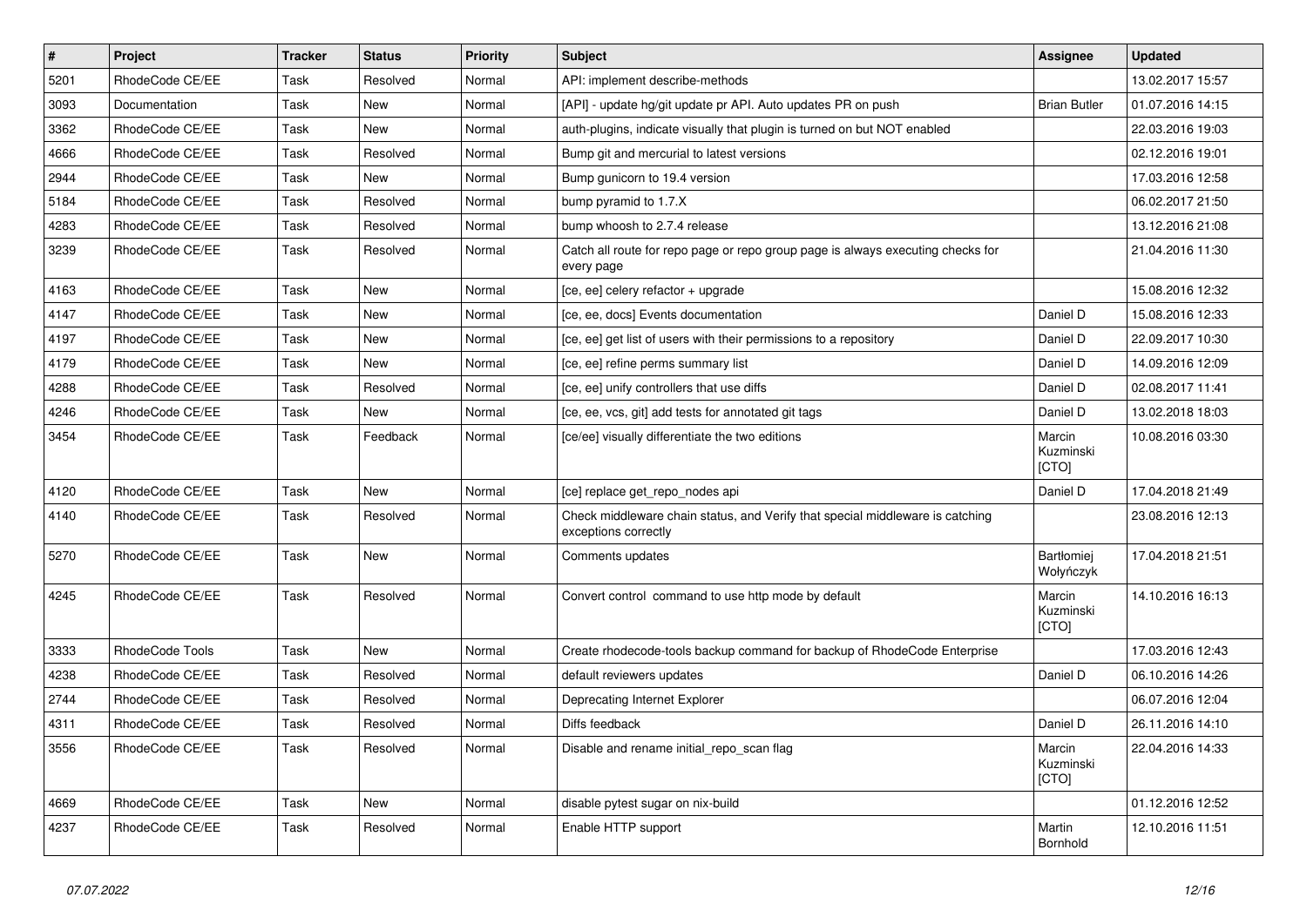| $\vert$ # | Project         | <b>Tracker</b> | <b>Status</b> | <b>Priority</b> | Subject                                                                                              | Assignee                     | <b>Updated</b>   |
|-----------|-----------------|----------------|---------------|-----------------|------------------------------------------------------------------------------------------------------|------------------------------|------------------|
| 5265      | RhodeCode CE/EE | Task           | Resolved      | Normal          | Enable phases support                                                                                |                              | 11.05.2017 11:10 |
| 682       | Documentation   | Task           | <b>New</b>    | Normal          | Error Msg guide                                                                                      | <b>Brian Butler</b>          | 01.07.2016 14:15 |
| 3377      | RhodeCode CE/EE | Task           | New           | Normal          | extra fields types extensions                                                                        |                              | 24.03.2016 15:23 |
| 4045      | RhodeCode CE/EE | Task           | New           | Normal          | File permissions                                                                                     |                              | 17.04.2018 21:49 |
| 4281      | RhodeCode CE/EE | Task           | Resolved      | Normal          | Fix docs on To `increase database performance`                                                       | Marcin<br>Kuzminski<br>[CTO] | 18.10.2016 16:39 |
| 4203      | RhodeCode CE/EE | Task           | Resolved      | Normal          | Get rid of svn.proxy.parent_path_root, and replace it with reading storage location<br>from Database | Martin<br>Bornhold           | 22.09.2016 14:31 |
| 5386      | RhodeCode CE/EE | Task           | Resolved      | Normal          | Increase security for Email Change                                                                   | Marcin<br>Kuzminski<br>[CTO] | 17.02.2018 17:29 |
| 4181      | RhodeCode CE/EE | Task           | Resolved      | Normal          | Integrations: allow root repos only integrations                                                     | Daniel D                     | 31.08.2016 17:44 |
| 4180      | RhodeCode CE/EE | Task           | Resolved      | Normal          | integrations: possible limit the updates sent                                                        | Daniel D                     | 22.08.2016 12:22 |
| 5200      | RhodeCode CE/EE | Task           | New           | Normal          | investigate search improvements                                                                      |                              | 16.12.2019 16:04 |
| 4305      | RhodeCode CE/EE | Task           | Resolved      | Normal          | Meta-tagging could be excluded from limit                                                            |                              | 09.11.2016 19:27 |
| 5221      | RhodeCode CE/EE | Task           | Resolved      | Normal          | Missing comment type in emails                                                                       |                              | 19.02.2017 21:46 |
| 3261      | RhodeCode CE/EE | Task           | <b>New</b>    | Normal          | mousetrap.js bump to latest 1.5.X version                                                            |                              | 17.03.2016 12:52 |
| 4194      | RhodeCode CE/EE | Task           | Resolved      | Normal          | move svn http backend out of labs into a real VCS settings                                           | Lisa Quatmann                | 14.09.2016 23:16 |
| 3484      | RhodeCode CE/EE | Task           | <b>New</b>    | Normal          | oauth: reduce required permissions for 3rd party                                                     |                              | 13.04.2016 12:33 |
| 5203      | RhodeCode CE/EE | Task           | Resolved      | Normal          | optimise large repos speed                                                                           |                              | 08.09.2017 16:10 |
| 4153      | RhodeCode CE/EE | Task           | Resolved      | Normal          | Optimize readme fetching by changing the system of readme detection                                  | Johannes<br>Bornhold         | 09.09.2016 10:17 |
| 4151      | RhodeCode CE/EE | Task           | Resolved      | Normal          | [packaging] Subversion to current 1.9.X                                                              |                              | 09.09.2016 10:18 |
| 5150      | RhodeCode CE/EE | Task           | Resolved      | Normal          | Password reset promts in my account should be hidden in accounts that are not of<br>type rhodecode   | Marcin<br>Kuzminski<br>[CTO] | 02.01.2017 16:34 |
| 4202      | RhodeCode CE/EE | Task           | Resolved      | Normal          | Polish the 503.html page                                                                             | Daniel D                     | 30.08.2016 23:54 |
| 4234      | RhodeCode CE/EE | Task           | <b>New</b>    | Normal          | prepare and test RhodeCode VM image for AWS                                                          | Marcin Lulek                 | 11.07.2017 13:32 |
| 5326      | RhodeCode CE/EE | Task           | Resolved      | Normal          | Public usergroup profile                                                                             | Bartłomiej<br>Wołyńczyk      | 22.02.2018 15:44 |
| 3092      | Documentation   | Task           | New           | Normal          | [RCE, ini] - doc available settings + check tender with Gemalto hacks                                | <b>Brian Butler</b>          | 01.07.2016 14:15 |
| 4169      | RhodeCode CE/EE | Task           | Resolved      | Normal          | re-architecture celery support                                                                       |                              | 17.11.2017 19:21 |
| 4297      | RhodeCode CE/EE | Task           | Resolved      | Normal          | redo the my-pull-requests page to use the datagrid                                                   | Marcin<br>Kuzminski<br>[CTO] | 01.11.2016 09:31 |
| 5235      | RhodeCode CE/EE | Task           | Resolved      | Normal          | relative image support                                                                               |                              | 10.03.2017 23:37 |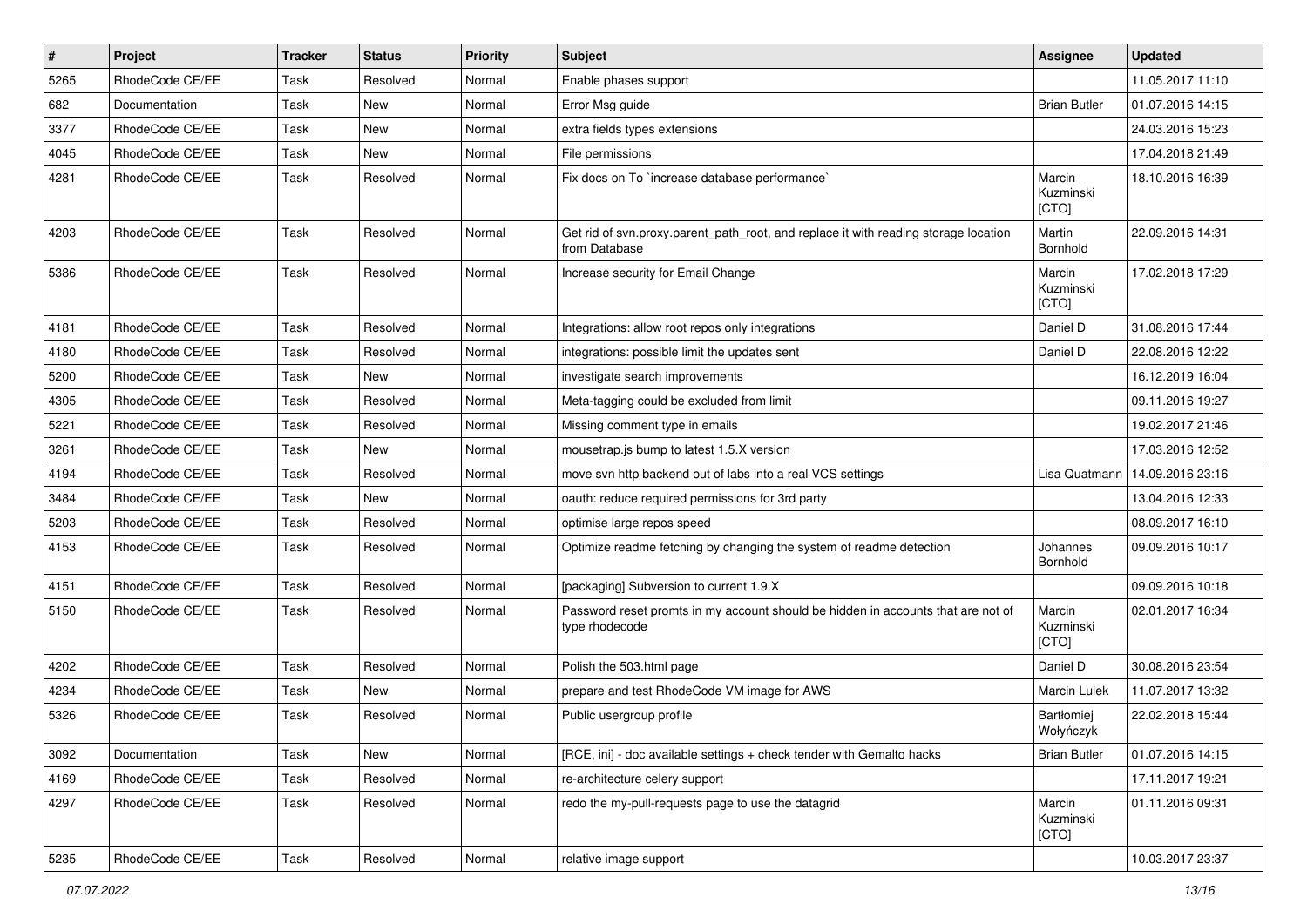| $\pmb{\#}$ | Project              | <b>Tracker</b> | <b>Status</b> | <b>Priority</b> | Subject                                                                                                            | <b>Assignee</b>              | <b>Updated</b>   |
|------------|----------------------|----------------|---------------|-----------------|--------------------------------------------------------------------------------------------------------------------|------------------------------|------------------|
| 4108       | RhodeCode CE/EE      | Task           | Resolved      | Normal          | Release 4.2.2                                                                                                      |                              | 14.10.2016 13:08 |
| 4670       | RhodeCode CE/EE      | Task           | Resolved      | Normal          | Release 4.5.1                                                                                                      | Marcin<br>Kuzminski<br>[CTO] | 06.12.2016 21:13 |
| 4678       | RhodeCode CE/EE      | Task           | Resolved      | Normal          | Release 4.5.2                                                                                                      |                              | 19.12.2016 17:32 |
| 4052       | RhodeCode Appenlight | Task           | New           | Normal          | release fixes                                                                                                      | <b>Marcin Lulek</b>          | 29.06.2016 12:14 |
| 5198       | RhodeCode CE/EE      | Task           | Resolved      | Normal          | remove pyro4 from enterprise                                                                                       |                              | 07.02.2017 19:28 |
| 3376       | RhodeCode CE/EE      | Task           | <b>New</b>    | Normal          | Repo action plugins                                                                                                |                              | 24.03.2016 15:21 |
| 3504       | RhodeCode CE/EE      | Task           | In Progress   | Normal          | [routing] Move static assets under a common prefix                                                                 |                              | 19.07.2016 12:27 |
| 5202       | RhodeCode CE/EE      | Task           | Resolved      | Normal          | run git gc and git repack on GIT repos when we have a scheduler via celery in<br>pyramid                           |                              | 04.12.2017 20:49 |
| 5343       | RhodeCode CE/EE      | Task           | Resolved      | Normal          | SSH key management and SSH support                                                                                 |                              | 18.08.2017 23:50 |
| 4312       | RhodeCode CE/EE      | Task           | <b>New</b>    | Normal          | Storage location changes                                                                                           |                              | 11.07.2017 13:31 |
| 4299       | RhodeCode CE/EE      | Task           | <b>New</b>    | Normal          | TEMPLATE repo groups                                                                                               |                              | 22.09.2017 10:26 |
| 2844       | RhodeCode CE/EE      | Task           | <b>New</b>    | Normal          | Update Bcrypt to a maintained version                                                                              |                              | 17.02.2018 20:37 |
| 5400       | RhodeCode CE/EE      | Task           | <b>New</b>    | Normal          | User group - subgroup support                                                                                      |                              | 06.11.2017 22:00 |
| 4003       | RhodeCode CE/EE      | Task           | Resolved      | Normal          | User personal repository groups improvements                                                                       |                              | 07.11.2016 16:12 |
| 4051       | RhodeCode CE/EE      | Task           | <b>New</b>    | Normal          | [ux, renderering] Consistent formatting on text fields.                                                            |                              | 22.09.2017 10:27 |
| 4216       | RhodeCode CE/EE      | Task           | <b>New</b>    | Normal          | [ux, renderers] implement consistent rendering for text fields                                                     |                              | 06.09.2016 11:46 |
| 737        | Documentation        | Task           | <b>New</b>    | Normal          | What is an extra field and how do you add it?                                                                      |                              | 01.07.2016 14:15 |
| 5502       | RhodeCode CE/EE      | Bug            | Resolved      | High            | 500 error when using multiple custom branch permissions                                                            |                              | 07.12.2018 09:49 |
| 5510       | RhodeCode CE/EE      | Bug            | New           | High            | AssertionError: unexpected parameters: user_agent & hook_type                                                      |                              | 31.07.2021 11:14 |
| 5524       | RhodeCode CE/EE      | <b>Bug</b>     | <b>New</b>    | High            | Cannot log into RhodeCode anymore                                                                                  |                              | 15.01.2019 17:08 |
| 5560       | RhodeCode CE/EE      | Bug            | Resolved      | High            | Check all permission API function to flush caches for auth_perms                                                   |                              | 08.06.2021 23:56 |
| 4268       | RhodeCode CE/EE      | Bug            | Resolved      | High            | [ee] default reviewers from changed lines is returning wrong values                                                | Daniel D                     | 06.10.2016 14:35 |
| 4116       | RhodeCode CE/EE      | Bug            | New           | High            | [ee] Starting EE or running paster commands like setup-rhodecode does not work<br>without setting LC_ALL properly. |                              | 18.08.2016 21:03 |
| 5528       | RhodeCode CE/EE      | Bug            | Resolved      | High            | Empty Unicode file causes the PR to return HTTP 500                                                                |                              | 28.02.2019 13:52 |
| 5567       | RhodeCode CE/EE      | Bug            | Resolved      | High            | Error after PR was updated                                                                                         |                              | 20.01.2020 10:04 |
| 4206       | RhodeCode CE/EE      | <b>Bug</b>     | Resolved      | High            | Error creating SVN groups                                                                                          |                              | 15.09.2016 13:24 |
| 4184       | RhodeCode CE/EE      | <b>Bug</b>     | Resolved      | High            | fix content INT overflow bug                                                                                       | Marcin<br>Kuzminski<br>[CTO] | 23.08.2016 10:31 |
| 5513       | RhodeCode CE/EE      | Bug            | Resolved      | High            | Gist: GitHub flavoured markdown gist creation fails                                                                |                              | 07.07.2019 22:21 |
| 4223       | RhodeCode CE/EE      | Bug            | Resolved      | High            | [git, tags] annotated tags not appearing in UI                                                                     | Daniel D                     | 12.09.2016 06:12 |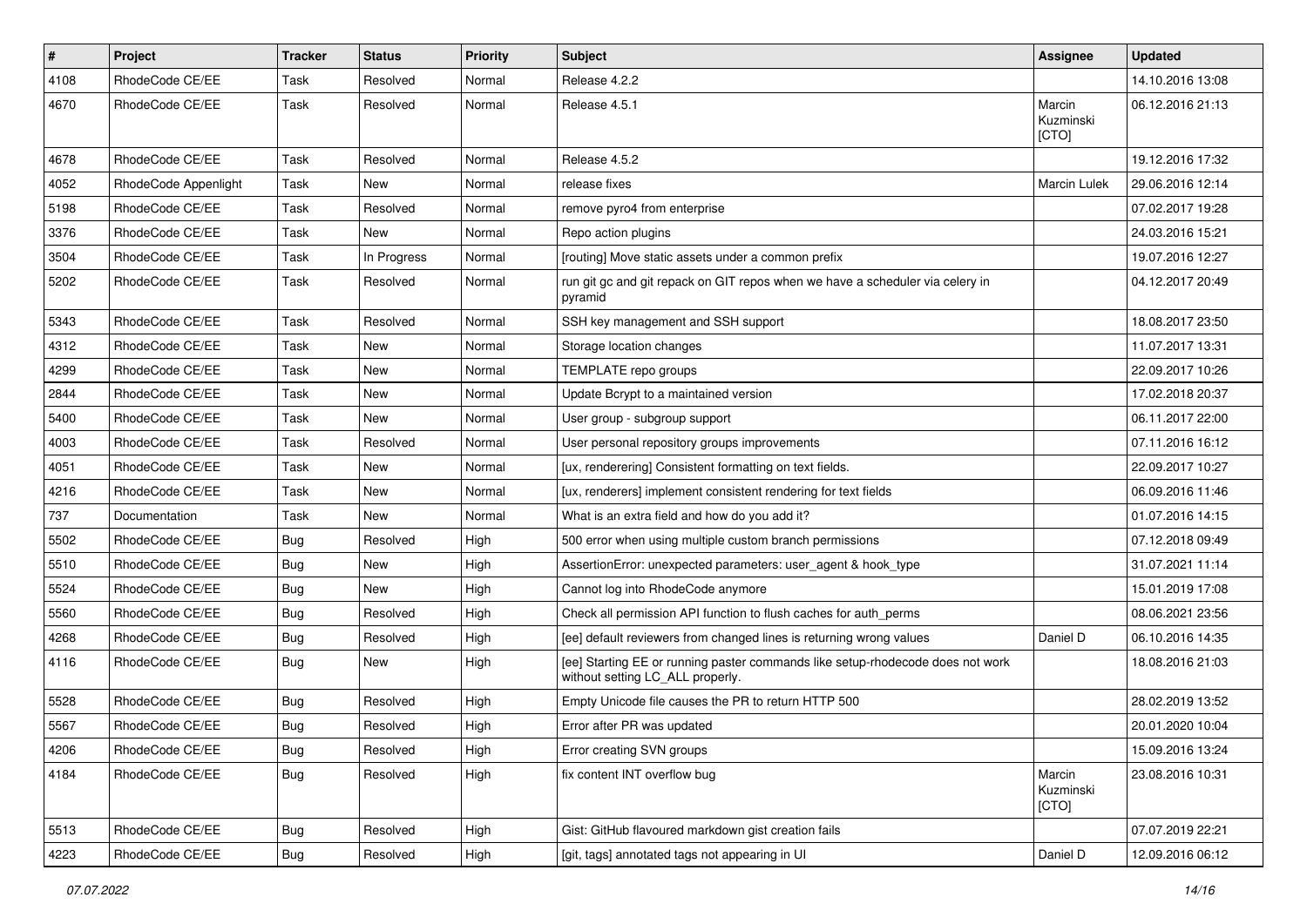| $\sharp$ | <b>Project</b>  | <b>Tracker</b> | <b>Status</b> | <b>Priority</b> | <b>Subject</b>                                                                                   | Assignee                     | <b>Updated</b>   |
|----------|-----------------|----------------|---------------|-----------------|--------------------------------------------------------------------------------------------------|------------------------------|------------------|
| 5489     | RhodeCode CE/EE | Bug            | Resolved      | High            | grant user permission to repo group API call fails to set permissions on child<br>repos          |                              | 11.07.2018 09:57 |
| 5576     | RhodeCode CE/EE | Bug            | Resolved      | High            | Hosting many repositories                                                                        | Craig Fairhurst              | 12.02.2020 12:55 |
| 5680     | RhodeCode CE/EE | Bug            | New           | High            | Inconsistent timezone display                                                                    |                              | 20.04.2022 14:15 |
| 4199     | RhodeCode CE/EE | Bug            | Resolved      | High            | investigate: ongoing SSL problems when switching to 4.X from 3.X                                 | Johannes<br>Bornhold         | 15.09.2016 13:14 |
| 5399     | RhodeCode CE/EE | Bug            | In Progress   | High            | Issues with Git LFS integration                                                                  |                              | 07.07.2019 22:21 |
| 3372     | RhodeCode CE/EE | Bug            | In Progress   | High            | [Idap, groups] Customer gets an empty list of groups                                             | Mikhail<br>Chernykh          | 08.06.2016 11:32 |
| 5636     | RhodeCode CE/EE | Bug            | Resolved      | High            | Remap and Rescan 500 Internal Server Error                                                       |                              | 30.04.2021 08:53 |
| 5433     | RhodeCode CE/EE | Bug            | Resolved      | High            | RhodeCode Community 4.11 doesn't handle HG largefiles extension                                  |                              | 01.02.2018 20:08 |
| 5645     | RhodeCode CE/EE | Bug            | <b>New</b>    | High            | Rhodecode returns 400 Bad request on huge mercurial repos                                        |                              | 18.12.2020 06:29 |
| 5604     | RhodeCode CE/EE | Bug            | Resolved      | High            | Search error on second result page                                                               | Daniel D                     | 30.03.2020 16:01 |
| 4304     | RhodeCode CE/EE | <b>Bug</b>     | Resolved      | High            | Search: Internal Server Error                                                                    |                              | 26.11.2016 16:26 |
| 4233     | RhodeCode CE/EE | <b>Bug</b>     | Resolved      | High            | slack, git push problem                                                                          | Daniel D                     | 26.09.2016 11:56 |
| 5606     | RhodeCode CE/EE | Bug            | Resolved      | High            | SVN + ssh subdirectory failure                                                                   | Daniel D                     | 09.04.2020 03:29 |
| 5608     | RhodeCode CE/EE | Bug            | Resolved      | High            | svn+ssh user set incorrectly                                                                     | Daniel D                     | 31.03.2020 18:21 |
| 5436     | RhodeCode CE/EE | Bug            | Resolved      | High            | Unable To Open Pull Request in 4.11.2                                                            |                              | 14.02.2018 11:14 |
| 5622     | RhodeCode CE/EE | <b>Bug</b>     | Resolved      | High            | Upgrade from 4.18.3 to 4.19.3 broke all PRs                                                      |                              | 28.07.2020 16:44 |
| 5523     | RhodeCode CE/EE | <b>Bug</b>     | Resolved      | High            | user from AD is asked to change his password when logs in.                                       | Thierry<br>Wynsdau           | 28.05.2020 20:28 |
| 5519     | RhodeCode CE/EE | Bug            | <b>New</b>    | High            | User unable to fork the repo despite setting Repository Forking to Disabled                      |                              | 11.12.2018 22:21 |
| 5414     | RhodeCode CE/EE | <b>Bug</b>     | <b>New</b>    | High            | When Opening New Pull Request, Target Revision Default Is Undesireable                           |                              | 11.04.2018 23:20 |
| 5289     | RhodeCode CE/EE | Feature        | New           | High            | Ability to Upload/Replace a file using the UI                                                    |                              | 22.09.2017 10:29 |
| 4213     | RhodeCode CE/EE | Feature        | <b>New</b>    | High            | Embed PostgreSQL database                                                                        | Marcin<br>Kuzminski<br>[CTO] | 03.09.2016 23:45 |
| 5552     | RhodeCode CE/EE | Feature        | <b>New</b>    | High            | PR dependency across repos                                                                       |                              | 22.06.2019 01:15 |
| 317      | Documentation   | Feature        | <b>New</b>    | High            | Styling                                                                                          | <b>Brian Butler</b>          | 07.07.2016 10:10 |
| 5639     | RhodeCode CE/EE | Support        | <b>New</b>    | High            | 500 Internal Server Error   The server has either erred  after importing Database<br>from backup |                              | 22.11.2020 09:15 |
| 3364     | RhodeCode CE/EE | Support        | <b>New</b>    | High            | Allow Specifying the Commit Message for Pull Request Merges                                      |                              | 17.04.2018 21:51 |
| 4677     | RhodeCode CE/EE | Support        | Resolved      | High            | API get repo refs not working?                                                                   |                              | 19.12.2016 11:46 |
| 5516     | RhodeCode CE/EE | Support        | Resolved      | High            | Cannot log into RhodeCode                                                                        | Thierry<br>Wynsdau           | 28.05.2020 20:28 |